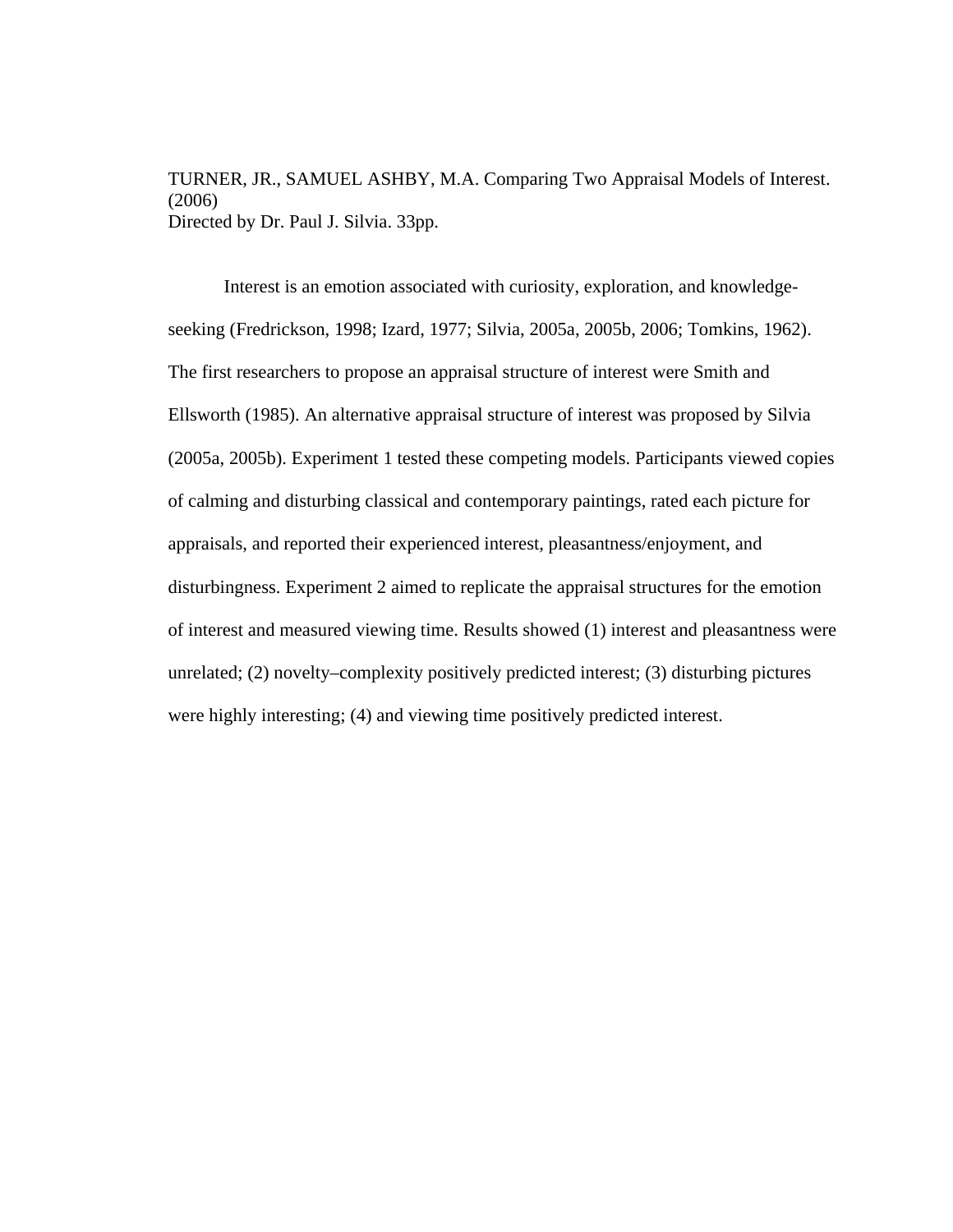# COMPARING TWO APPRAISAL MODELS OF INTEREST

by

Samuel Ashby Turner, Jr.

A Thesis Submitted to the Faculty of The Graduate School at The University of North Carolina at Greensboro in Partial Fulfillment of the Requirements for the Degree Master of Arts

> Greensboro 2006

> > Approved by

Committee Chair

\_\_\_\_\_\_\_\_\_\_\_\_\_\_\_\_\_\_\_\_\_\_\_\_\_\_\_\_\_\_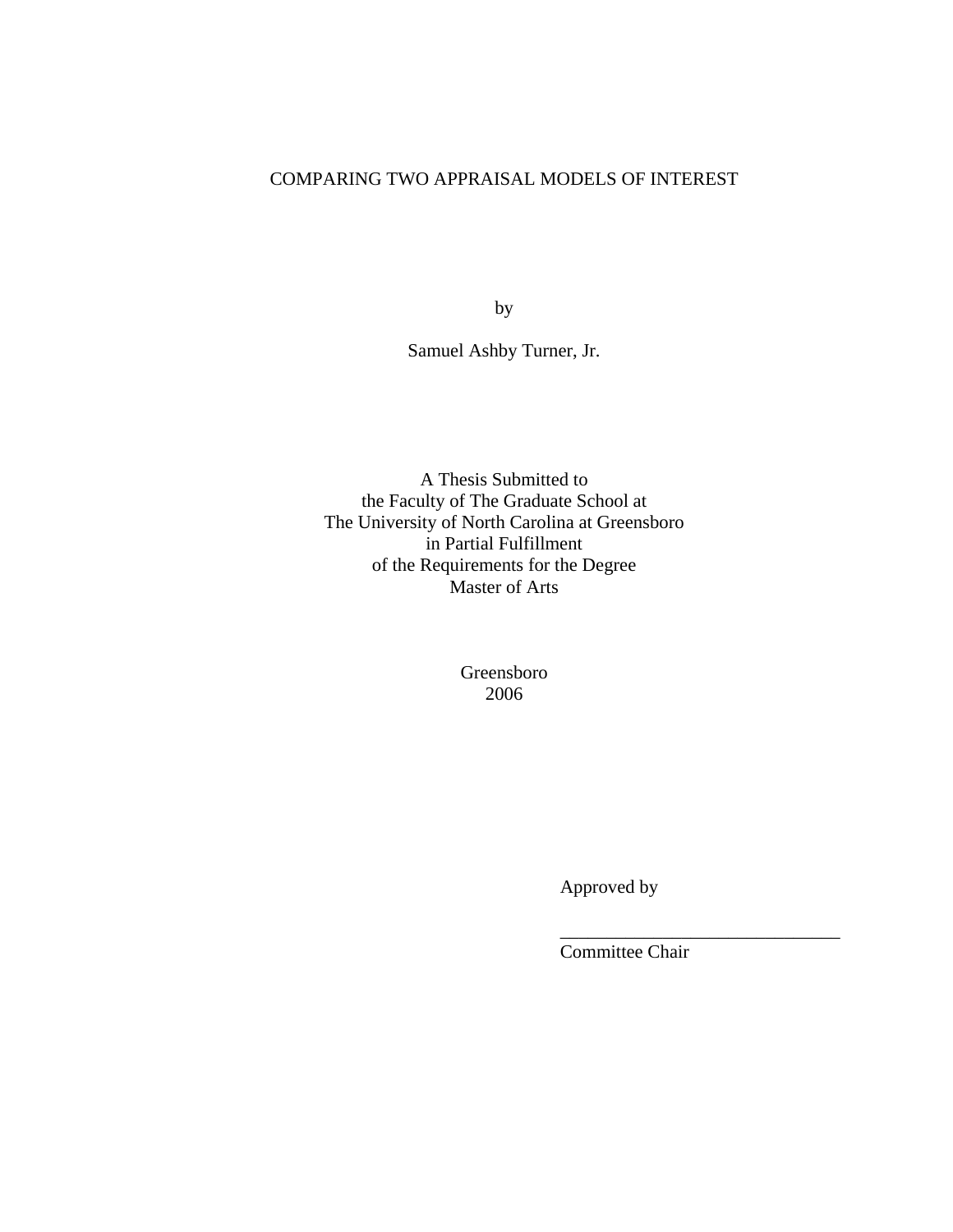To my loving wife, Traci, and my two sons, Josh and Alex.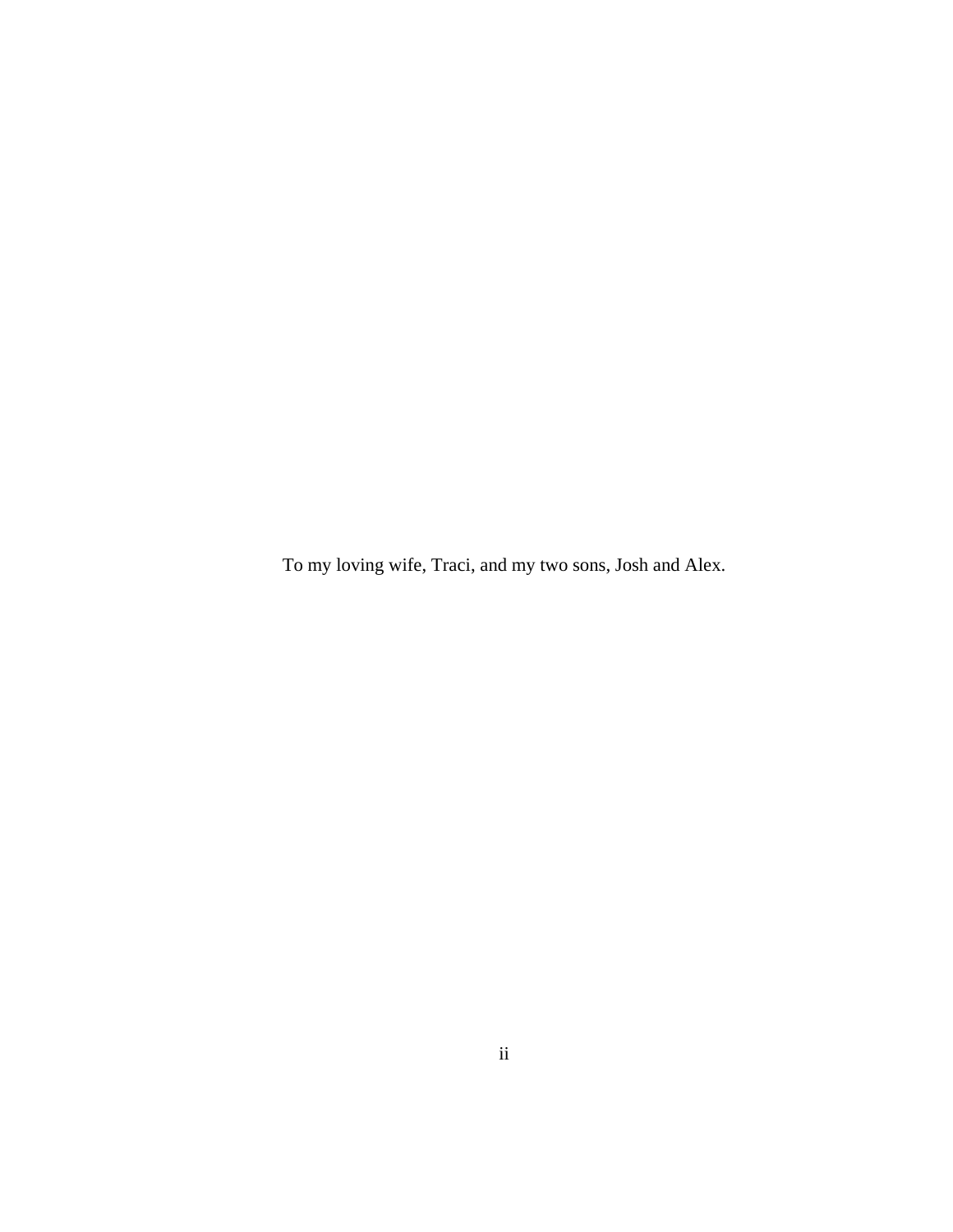## APPROVAL PAGE

This thesis has been approved by the following committee of the Faculty of the Graduate School at The University of North Carolina at Greensboro.

Committee Chair Lease Chair Lease Committee Chair Lease Committee Chair Lease Committee Chair Lease Committee

Committee Members \_\_\_\_\_\_\_\_\_\_\_\_\_\_\_\_\_\_\_\_\_\_\_\_\_\_\_\_\_\_\_\_\_\_\_\_\_\_\_\_\_\_\_\_\_

 $\overline{\phantom{a}}$  , and the contract of the contract of the contract of the contract of the contract of the contract of the contract of the contract of the contract of the contract of the contract of the contract of the contrac

\_\_\_\_\_\_\_\_\_\_\_\_\_\_\_\_\_\_\_\_\_\_\_\_\_\_\_\_\_ Date of Acceptance by Committee

\_\_\_\_\_\_\_\_\_\_\_\_\_\_\_\_\_\_\_\_\_\_\_\_\_\_\_\_\_

Date of Final Oral Examination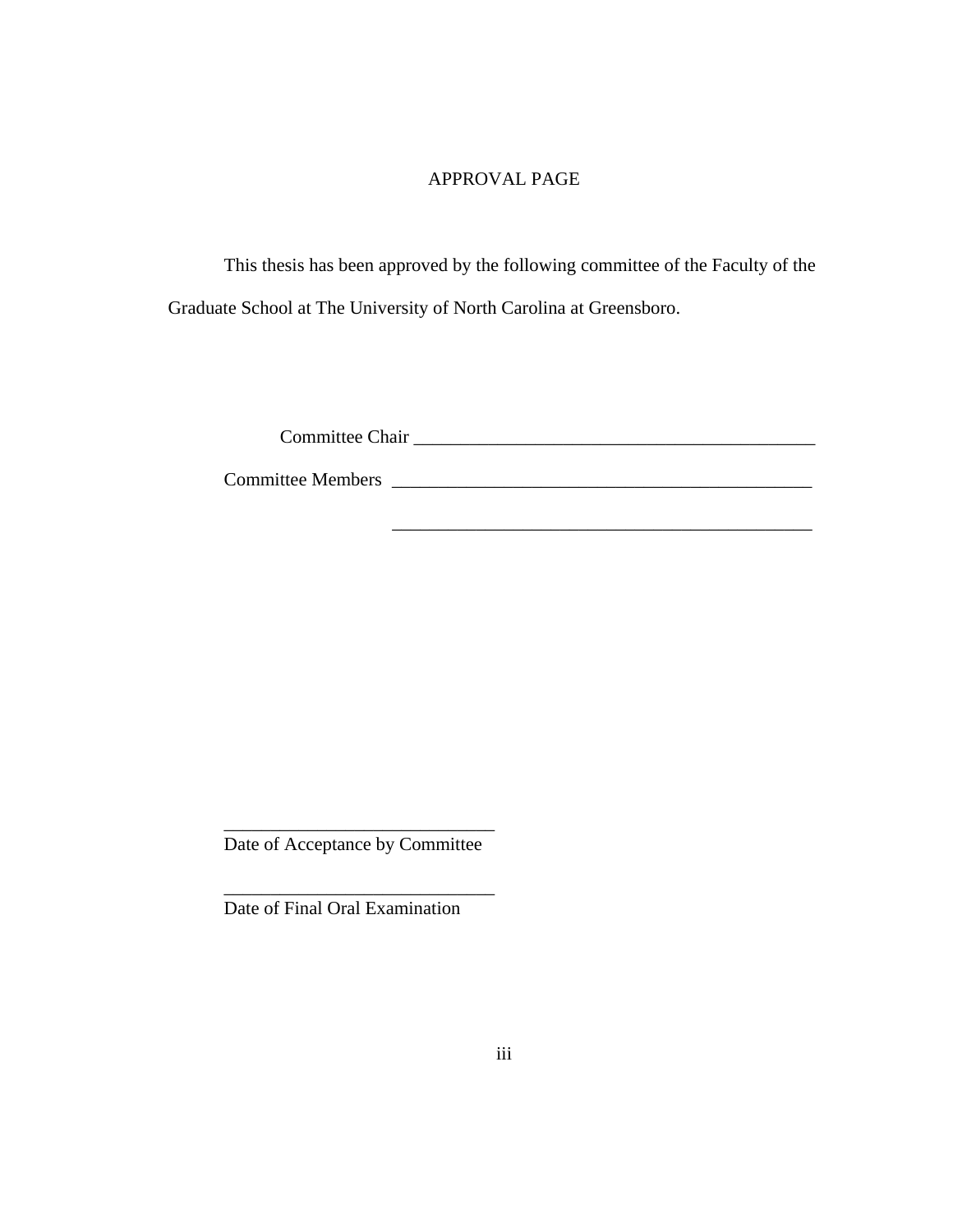# ACKNOWLEDGMENTS

I would like to thank my advisor, Dr. Paul J. Silvia, and my committee members,

Dr. Robert Guttentag and Dr. Stuart Marcovitch, for their time and guidance.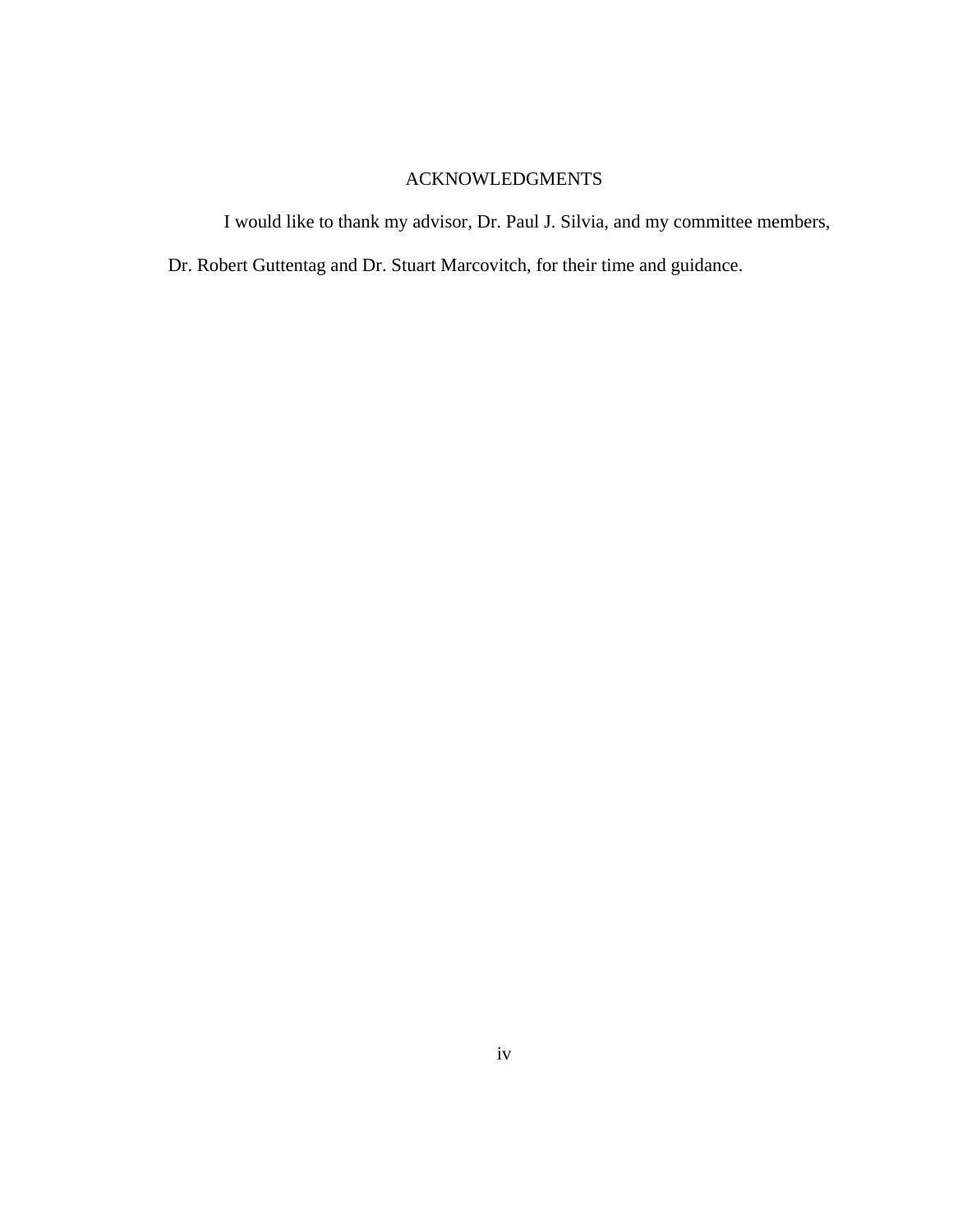# TABLE OF CONTENTS

# **CHAPTER**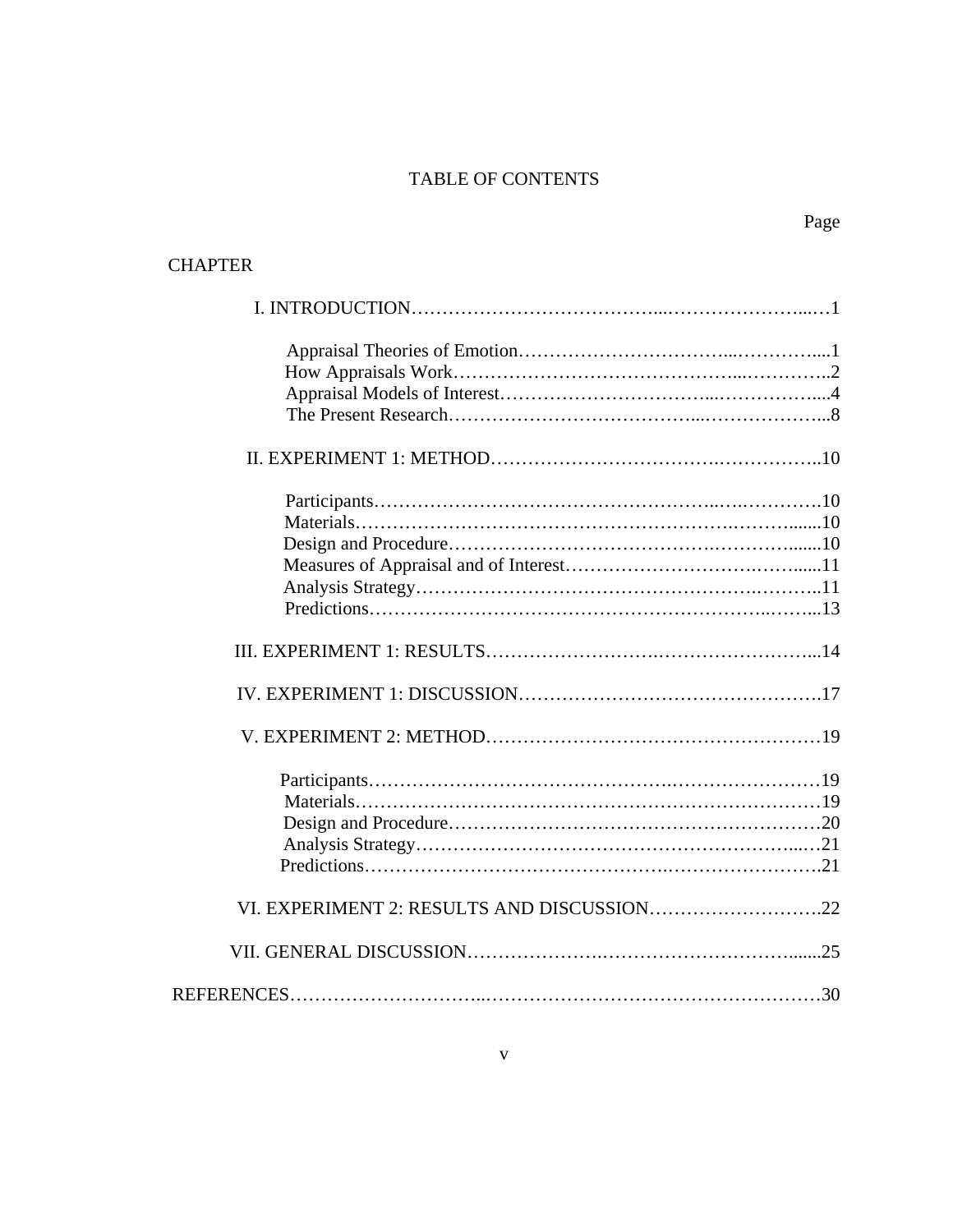### CHAPTER I

#### INTRODUCTION

Interest is an emotion that is associated with curiosity and learning (Fredrickson, 1998; Izard, 1977; Silvia, 2005a, 2005b, 2006; Tomkins, 1962). The scant research conducted on the subject suggests conflicting ideas about what makes things interesting. There are competing models that describe the components of interest differently. Smith and Ellsworth (1985), the first emotion psychologists to propose an appraisal model of interest, suggest that interest primarily comes from an appraisal of pleasantness (Ellsworth & Smith, 1988). A competing model of interest from Silvia (2005a, 2005b) suggests that pleasantness is peripheral to interest. The present studies test these competing appraisal theories of interest.

#### *Appraisal Theories of Emotion*

An approach to emotion based on an appraisal theory perspective explains how emotions are elicited (Ellsworth & Scherer, 2003; Roseman & Smith, 2001). Researchers pursuing the topic of emotions from a cognitive perspective came, in part, from the influential work of Arnold (1960). She coined the term *appraisal* to describe a direct and intuitive evaluation of events that cause emotions. She proposed that we evaluate the environment from a perspective of our own well-being and check to see if the stimuli are beneficial or harmful, which then determines how we feel. Lazarus (1966), who was the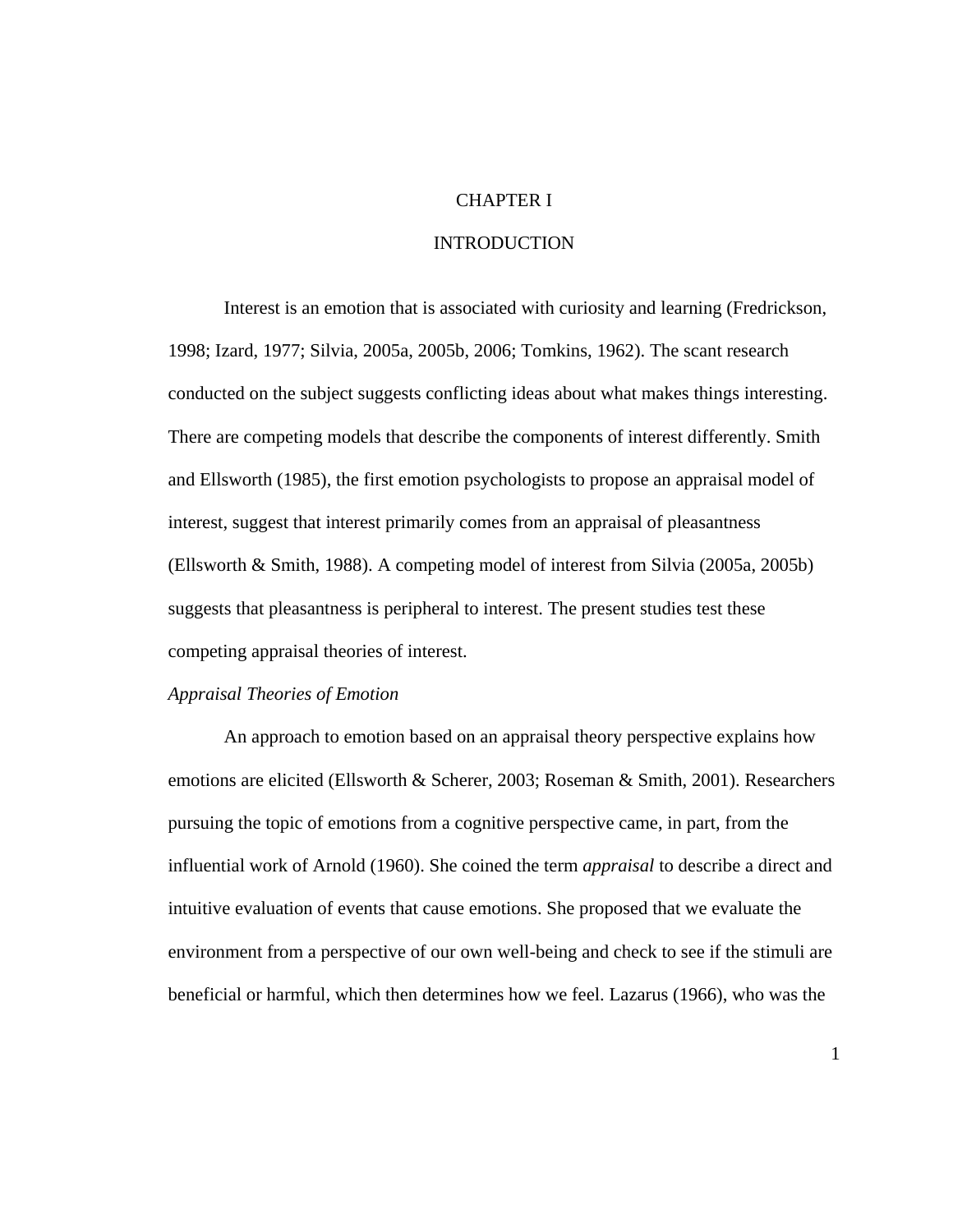first appraisal theorist, suggested a further differentiation between a primary appraisal where we determine the implications for our well-being and a secondary appraisal where we appraise our ability to cope with a situation.

During the 1980s a number of researchers worked separately at building different models of appraisal theories. Although subtle differences between the models are apparent, the result was the first proposal for the elements that differentiate distinct emotional experience. Appraisal theories were different from other contemporary theories of emotion because they attempted to offer a comprehensive view of the generation of emotions. Emotional reactions were differentiated from each other because of a distinctive appraisal structure, distinctive subjective feeling state, a defined physiological pattern in the body, and an urge to respond in a certain manner known as an action tendency (Ekman, 1984; Frijda, 1986; Izard, 1977; Plutchik, 1980; Scherer, 1984; Smith & Lazarus, 1990; Tomkins, 1980).

#### *How Appraisals Work*

Appraisal theories of emotion explain two central problems of emotion psychology. First, what makes people emotional? Appraisal theories contend that emotions are elicited by evaluations of events. An appraisal is an evaluation that prompts an emotion. Appraisals precede emotions; thus, emotions are not generated until after a particular appraisal is made. The elicitation of each distinctive emotion occurs from a distinctive pattern of appraisals. The different combinations of the same appraisals is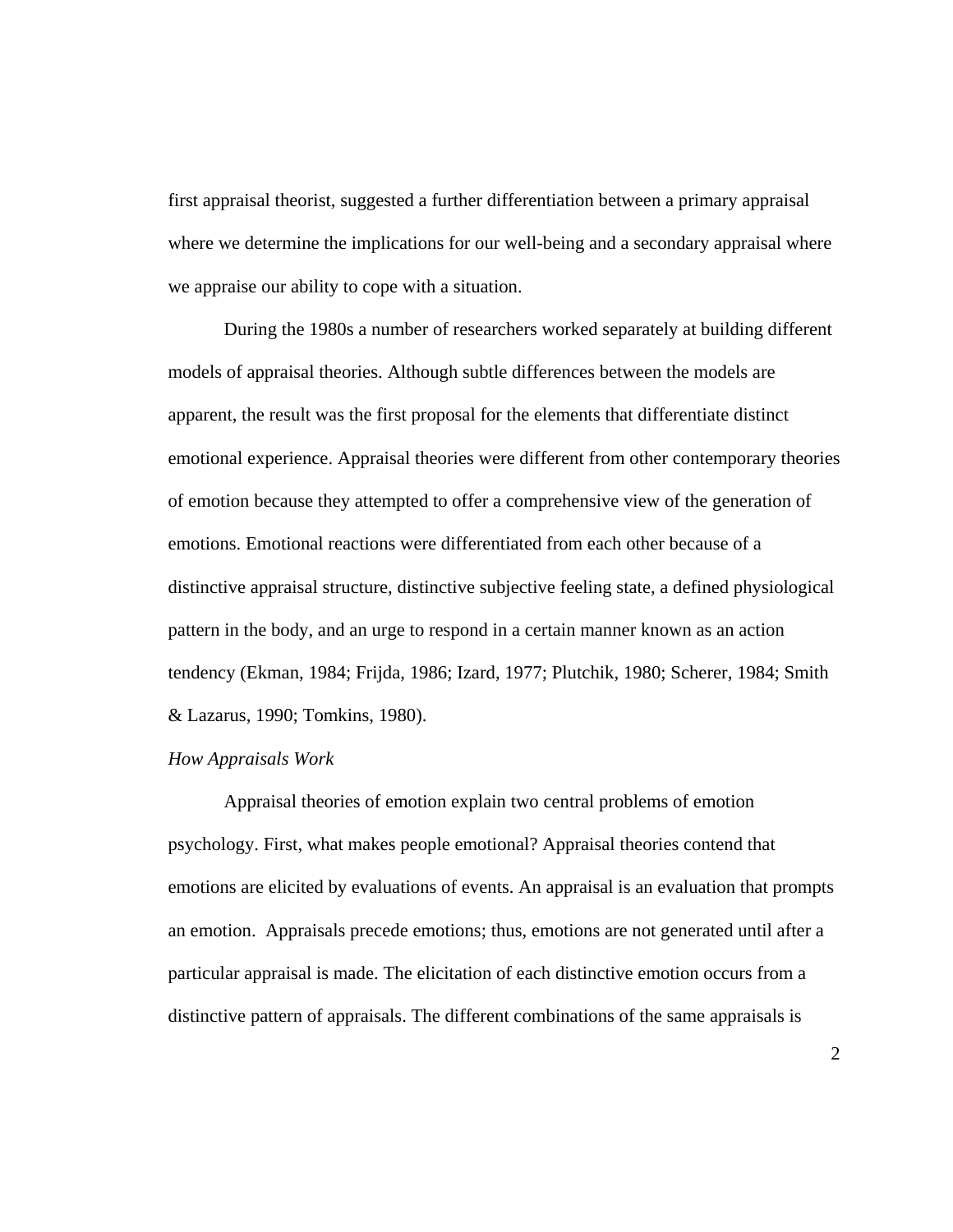involved in producing all emotions. According to appraisal theory, all situations that evoke the same appraisal pattern will evoke the same emotion.

Second, what makes emotions different? Appraisal theories maintain that a common pattern of appraisal is found in all situations that evoke the same emotion. Sadness, for example, arises when an event has been interpreted as motive-inconsistent (Roseman, 1984) or motive-incongruent (Smith & Lazarus, 1990). It is further differentiated from other negative emotions by high certainty that the event will occur, and low power and control over the situation (Ellsworth & Scherer, 2003). When situations are perceived differently by different individuals, it follows that different emotions will be experienced. It is also given that the same individual who appraises the same situation in a different way at different times may feel different emotions (Roseman & Smith, 2001). Appraisals can be controlled or automatic processes—sometimes occurring without our awareness.

Current appraisal theorists converge on the notion that emotions serve a functional purpose (Ellsworth & Smith, 1988; Roseman, 1984; Smith & Ellsworth, 1985). They help mediate between the environment and behavior; emotions prepare and motivate people to cope with circumstances and environmental demands adaptively. Appraisals are accompanied by tendencies to respond in a certain way. In fact, Roseman and Smith (2001) maintain that emotions are more likely to have adaptive value in coping with situations more often than not.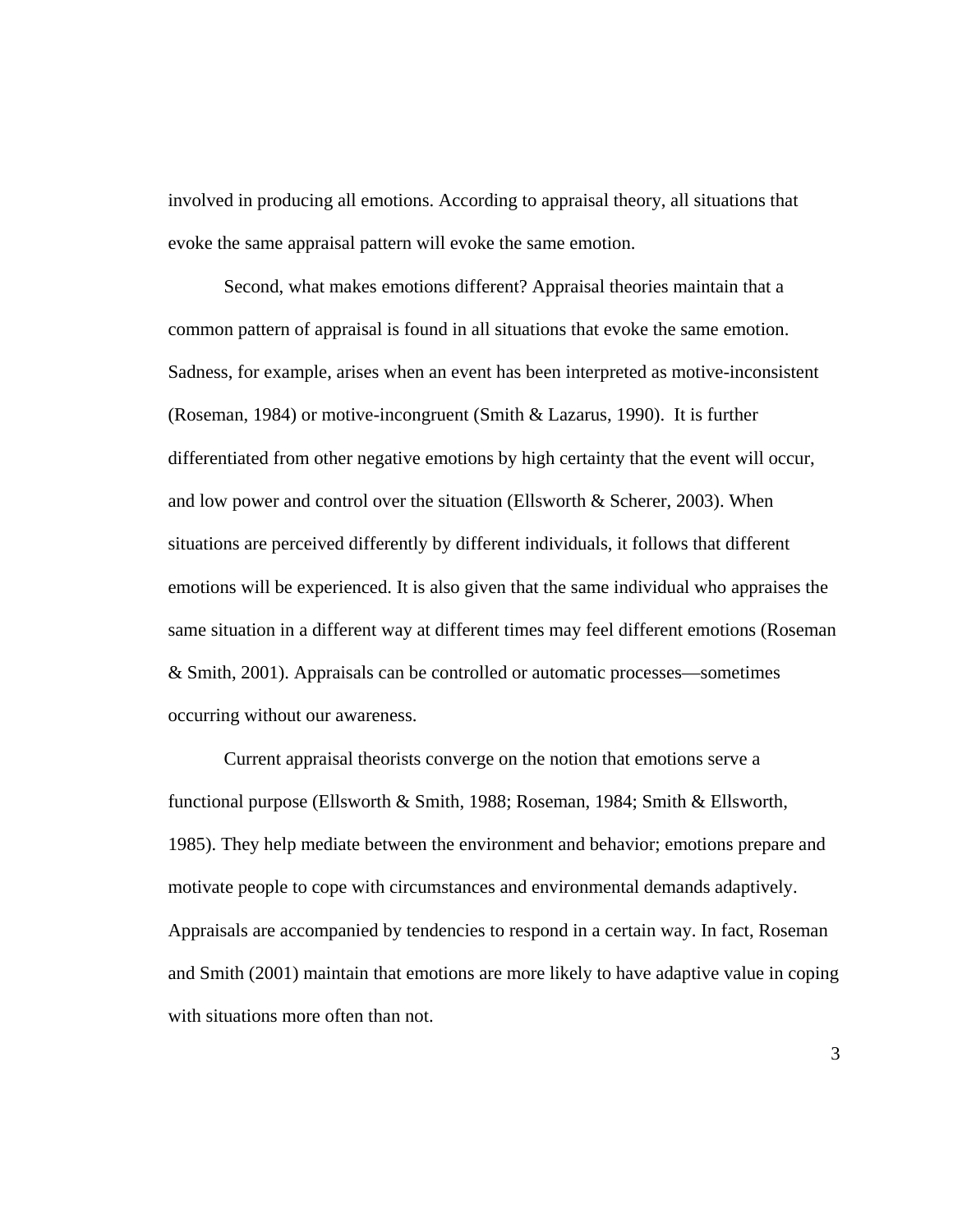How can emotions be summed up by asking a few questions related to appraisals? In keeping with the principle of parsimony, it is better to predict emotional experience using a limited amount of appraisal dimensions. Although proposing a larger set of appraisal dimensions explains a larger proportion of variance, a desired classification of emotions should remain simple (Scherer, 1997). This will become more apparent in presenting the two competing models of appraisals that predict the emotion of interest. *Appraisal Models of Interest*

 Smith and Ellsworth (1985) proposed the first appraisal model of interest. They suggested that six cognitive appraisal dimensions (*pleasantness, anticipated effort, certainty, attentional activity, responsibility,* and *control)* differentiated emotional experience. They asked people to remember past emotional experiences, one at a time, and then they asked them to rate the experience on scales designed to tap their proposed dimensions. The 15 emotions that were measured included the basic emotions (e.g., happiness, interest, sadness, fear, anger, contempt, disgust, surprise, shame, and guilt) previously proposed by Ekman, Friesen, and Ellsworth (1982), Izard (1977), and Tomkins (1982). They also included emotions that would differentiate pleasant states such as challenge, pride, and hope. Each emotion was composed of different patterns of appraisals. Their results suggested that interest involved four appraisal components: high pleasantness, high effort, moderate certainty, and high attentional activity. Since interest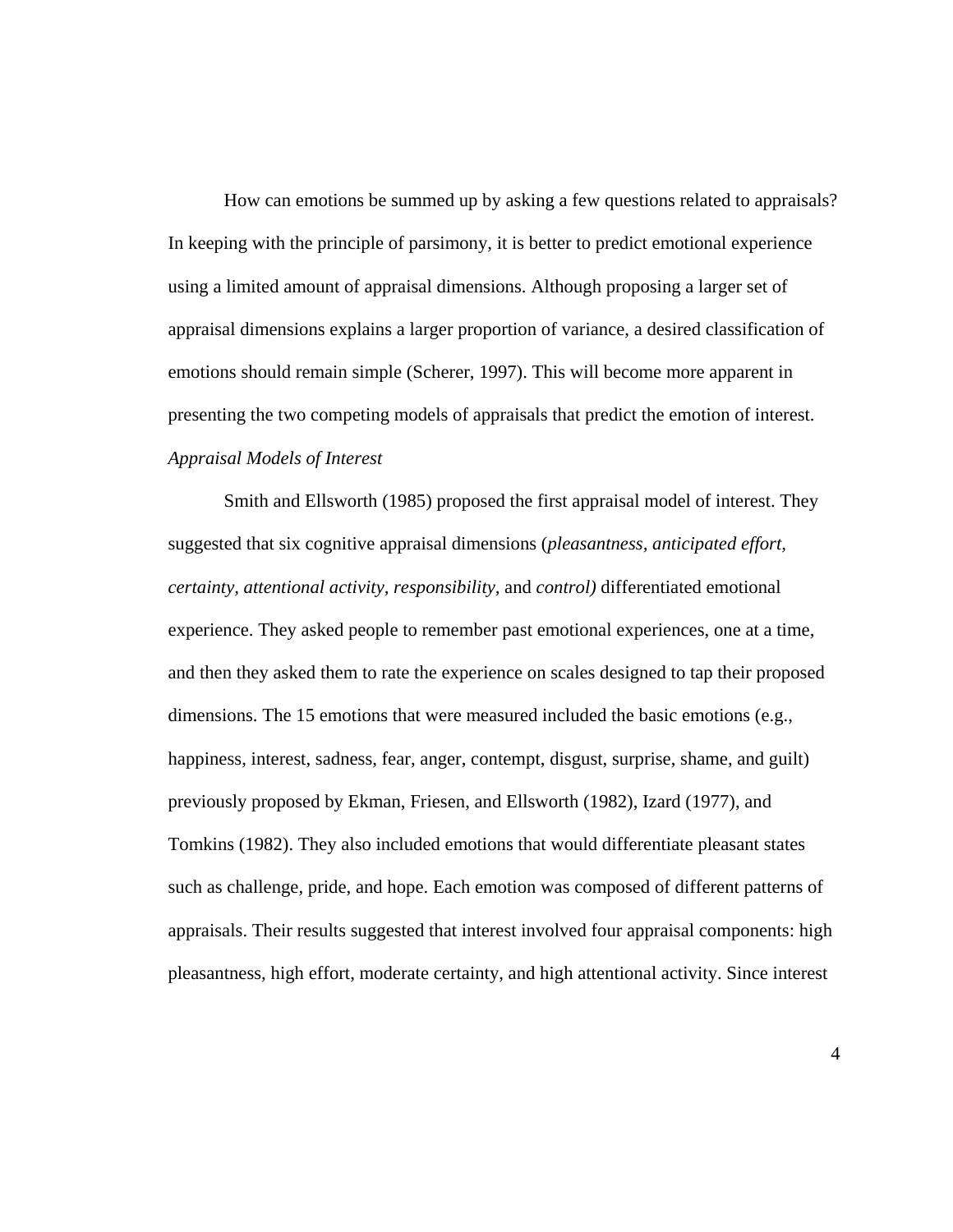was grouped among the pleasant emotions, a core feature was the overlap with the emotion of enjoyment.

 In a later study, Ellsworth and Smith (1988) found that pleasant emotions were less differentiated than unpleasant emotions. Participants were asked to recall pleasant experiences associated with particular situational appraisals. Evidence was found for a distinct pattern of appraisals between interest, hope/confidence, challenge, tranquility, playfulness, and love. Interest, for example, was suggested to be initiated as a response to situations perceived to be important and to require high levels of attention, as was found in the first study (Smith & Ellsworth, 1985). Although it was suggested that people could possibly experience interest in unpleasant circumstances, Ellsworth and Smith maintained that "pure interest is a pleasant emotion" (p. 328).

Ellsworth and Smith (1988) concluded that the reason why pleasant emotional experiences are less differentiated than unpleasant experiences is because of high levels of intercorrelation between the pleasant emotions. In addition, when participants are asked about pleasant emotions in general, happiness is reported by almost all participants. This suggests that there might be a generic lack of differentiation to pleasant emotions. They proposed that the term "happy" becomes redundant and is used to characterize all pleasant experiences.

This line of research helped to establish the appraisals associated with emotions such as interest. The research designs, however, relied on retrospective self-reports of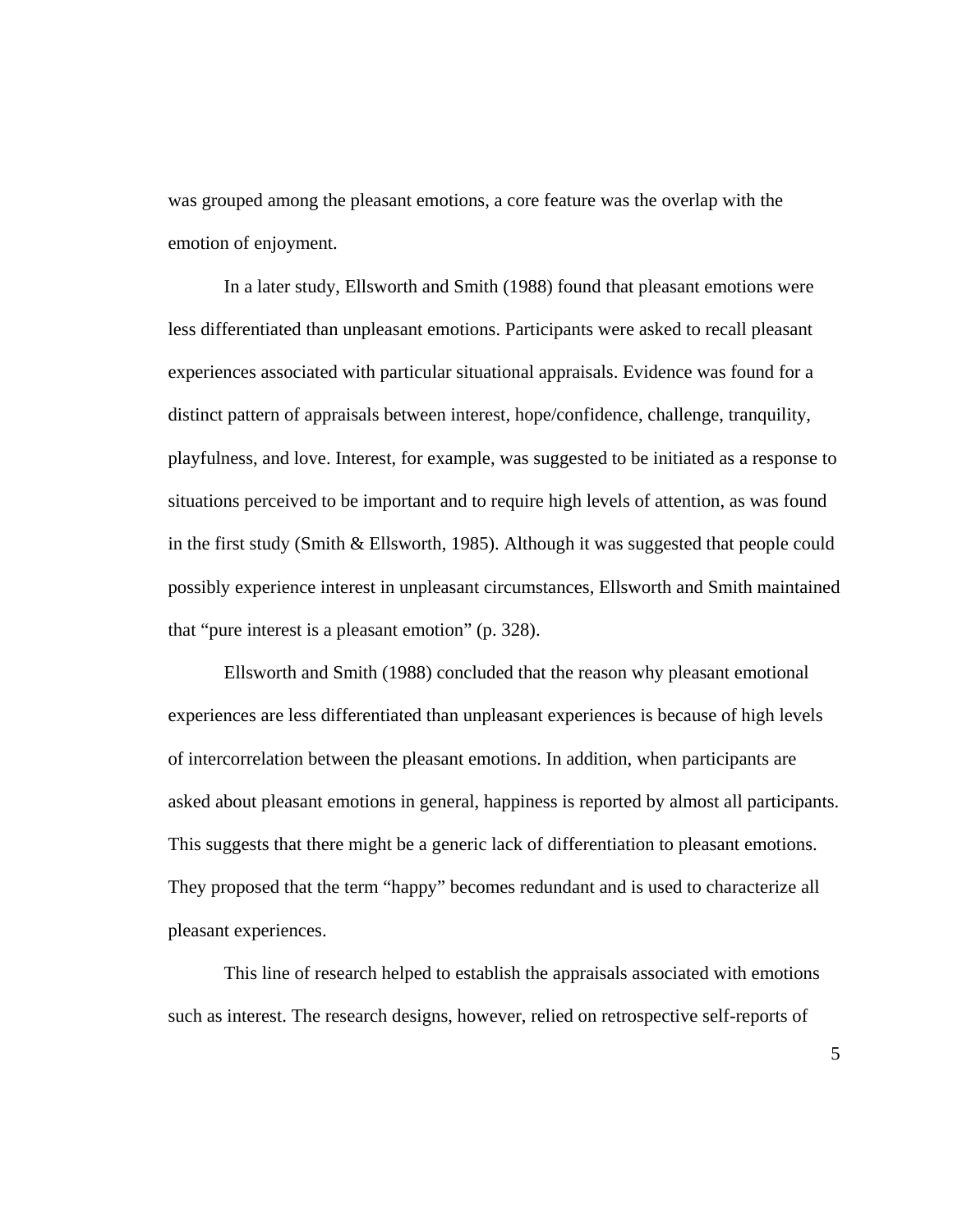emotions. Participants were required to remember and provide responses to up to 15 different emotions. Instead of tapping emotional experience, this methodology appears to target beliefs about emotions or people's memories for emotions. Because interest is often confused in everyday speech with liking to do something, recalling interest retrospectively might easily be confounded with enjoyment. A clearer picture of emotions and specifically interest, thus, would come from in vivo measurement.

An alternative appraisal structure of interest was proposed by Silvia (2005a, 2005b). In that model, the appraisal structure of interest has two appraisals: an appraisal of novelty-complexity (something new and complex), and an appraisal of coping potential (the ability to understand the new and complex thing). A series of four experiments tested this model of interest. The first study used randomly-generatedpolygons ranging from 4 to 160 sides (Silvia, 2005b). People were asked to pick the most interesting polygon. The appraisal of coping potential—the ability to understand significantly predicted the choice of the complex polygon. As expected, people who rated themselves with the ability to understand complex art chose the more complex polygons as interesting. For people who were asked to pick the most enjoyable polygon, complexity did not predict what was most enjoyable.

The second study used postmodern poetry. People read a poem, "The Whitest Parts of the Body" by Scott Macleod (Silvia, 2005b), that was complex and obscure. In the high ability condition, participants received information about the meaning of the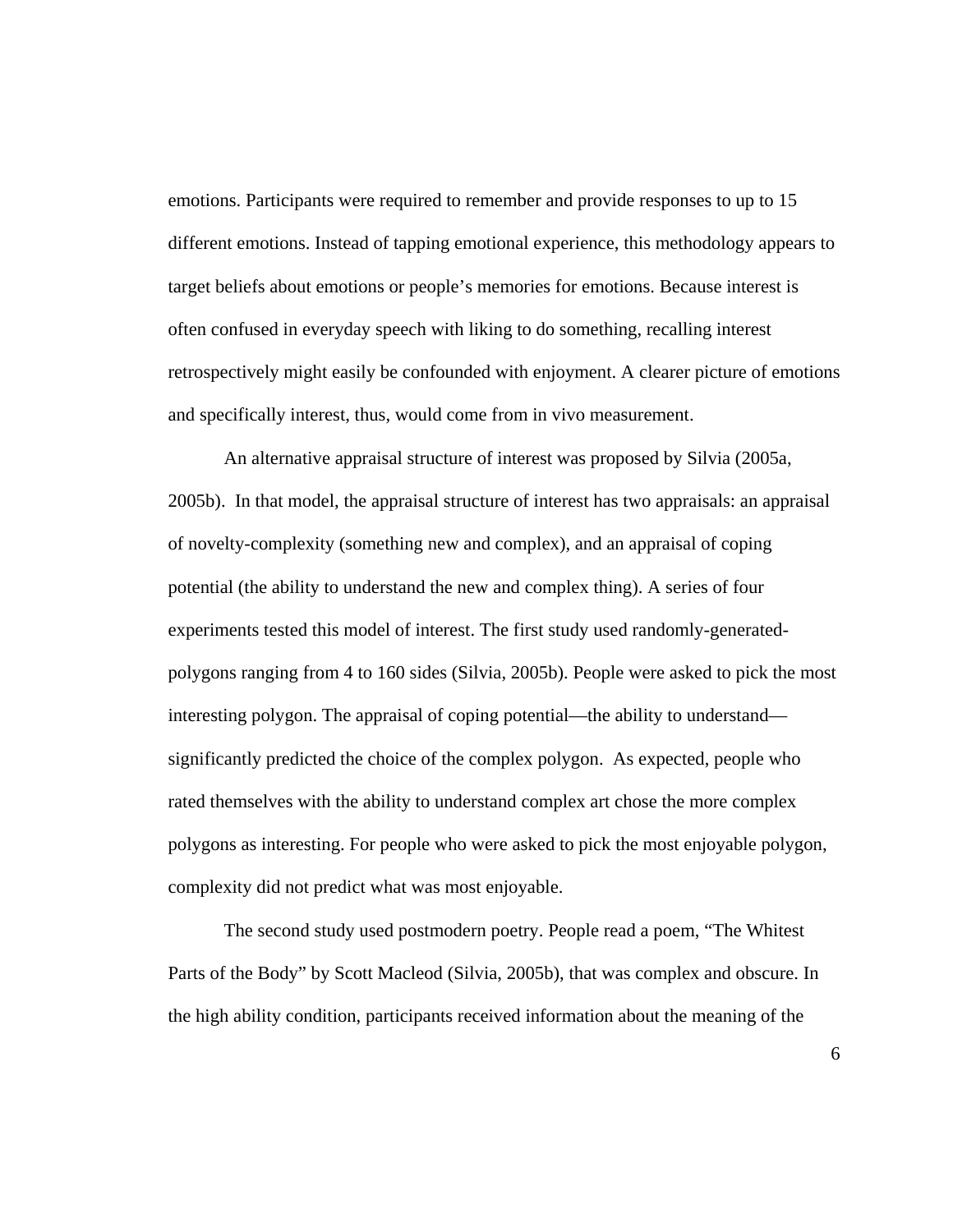poem. In the control condition, participants were left to evaluate the contents of the poem without any help. As expected, those who understood the meaning of the poem found the poem more interesting. A causal effect of appraised coping-potential was supported for interest. The third experiment used experimental visual art (Silvia, 2005b). Half the pictures were simple and half were complex. People provided ratings of interest and understanding for each of the pictures. For the simple pictures, the ability to understand was unrelated to interest. For the complex pictures, coping potential strongly predicted interest. A fourth experiment measured viewing time of random polygons as a behavioral expression of interest (Silvia, 2005b). Participants were instructed to view each polygon for as long as was desired based on how interesting it was. When people felt able to understand complex art, viewing time was the longest for complex images.

 A follow up experiment was conducted using a within-person design (Silvia, 2005a). People viewed over 30 pictures of abstract visual art. Each image was rated for appraisals of novelty-complexity and coping potential. Although the within-person relationships differed between people, each person's appraisals strongly predicted interest. Once again, interest was a result of appraising something high in noveltycomplexity and coping potential.

There are many benefits to studying interest in the five studies conducted by Silvia (2005a, 2005b). The emotion of interest was measured in vivo, a methodology largely ignored in appraisal research. Participants were not required to think of a time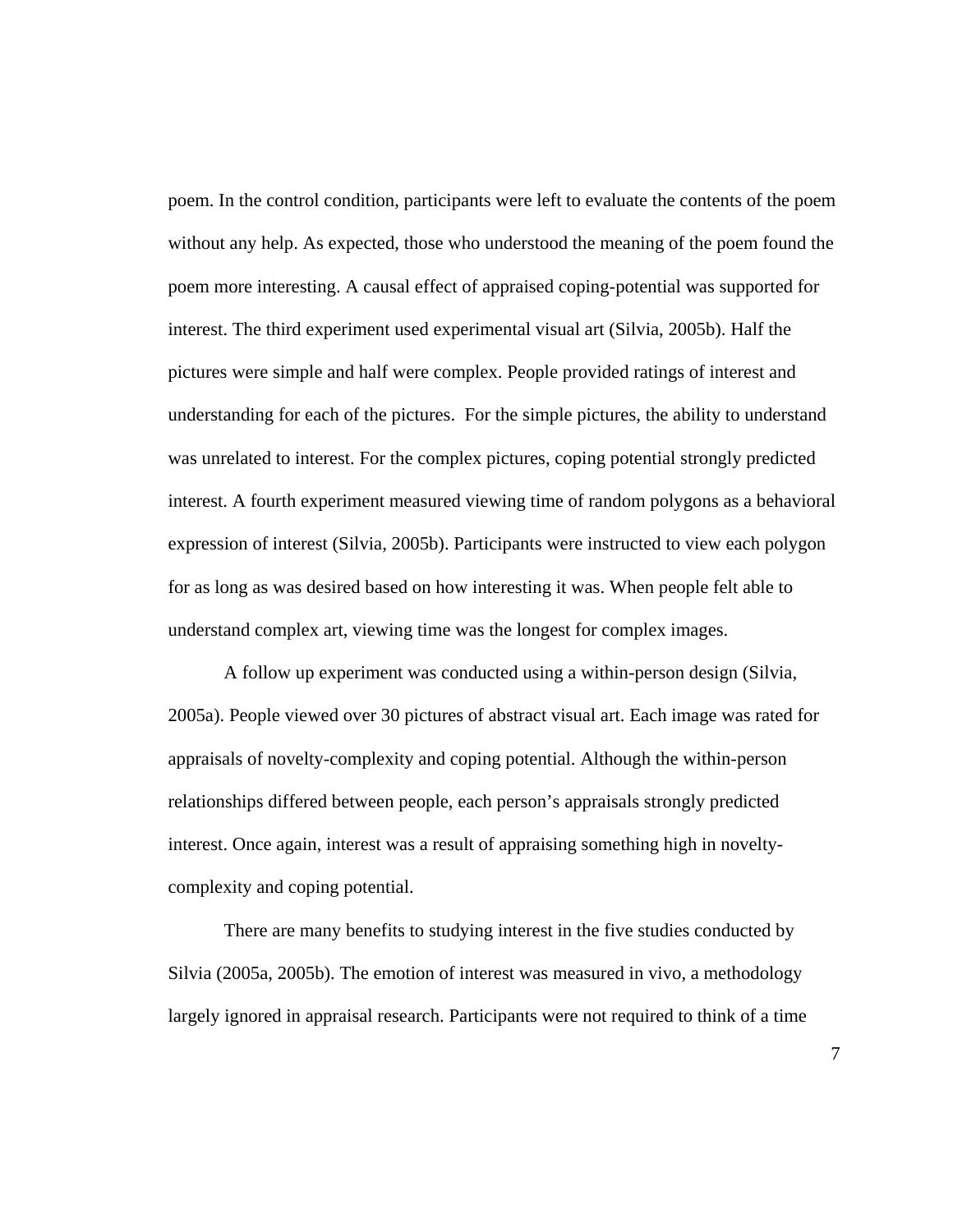when they felt a great deal of interest and then rate what they were thinking at the time. Only one emotion was measured, allowing for better control of the stimulus materials and allowing the participants to respond directly to the central construct of interest. Each study was conducted in a laboratory setting and used convergent methods to support the proposed appraisal structure of interest.

#### *The Present Research*

The two appraisal models make different predictions. Smith and Ellsworth (1985) posited that interest involved four appraisal components: high pleasantness, high effort, moderate certainty, and high attentional activity. Silvia (2005a, 2005b) suggested that interest is composed of appraisals of something as new and complex and also as understandable. The principal difference between the two models is the assertion that pleasantness is central to the appraisal of interest.

Two experiments were designed to test these competing models. Can people find things that are aversive interesting? Smith and Ellsworth's (1985) model would say no, whereas Silvia's (2005) model would say yes. The visual arts are an ideal platform to test these models. Visual art can be viewed as a system of symbols that convey meaning from the artist to the appreciator (Berlyne, 1971). Berlyne, the father of experimental aesthetics, suggests that art's primary function is to express and induce emotions. Classical and contemporary paintings were chosen to reflect both soothing as well as disturbing subject matter. The soothing paintings were chosen to convey a pleasant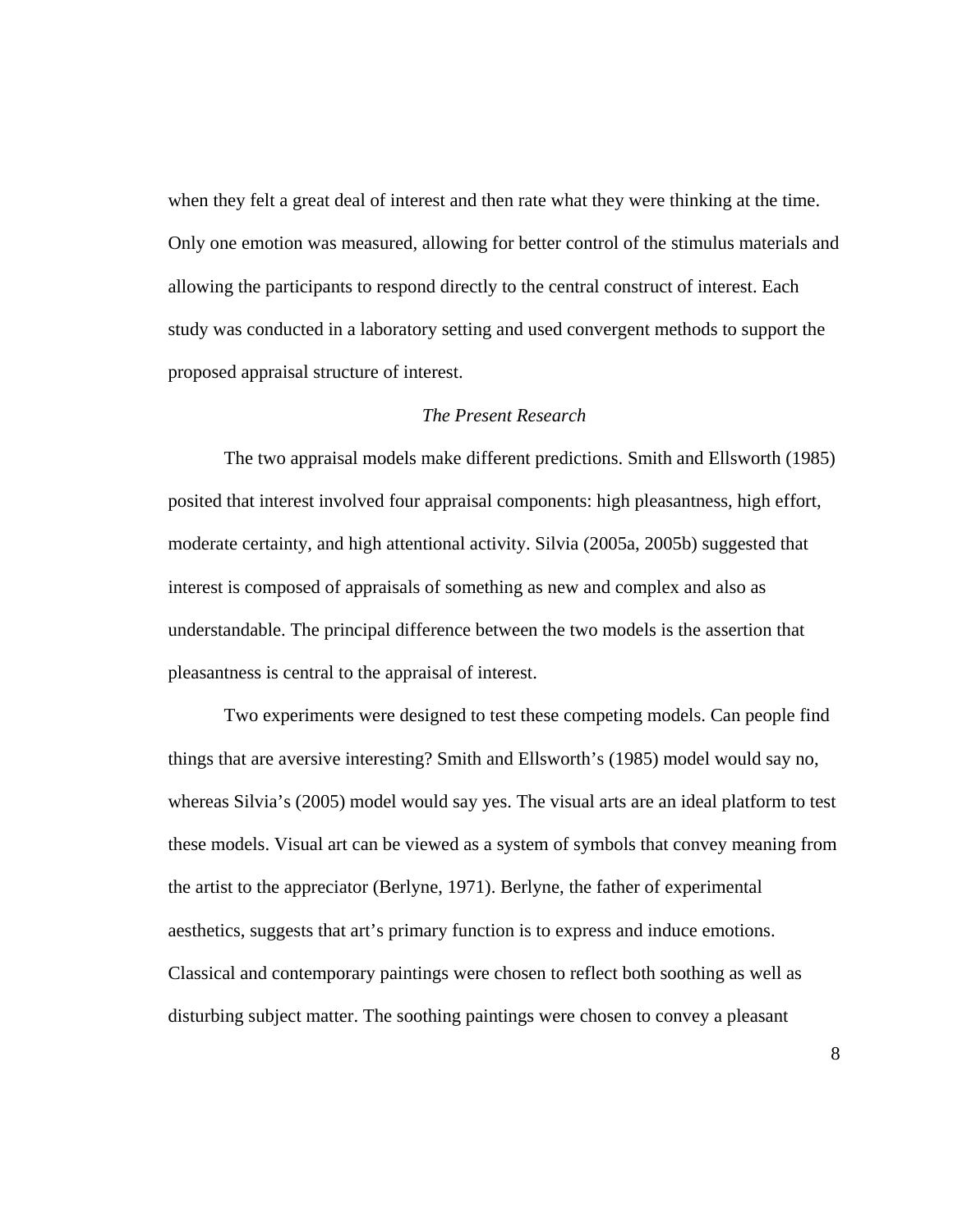stimulus, whereas the disturbing paintings were chosen to convey an unpleasant stimulus. Participants were asked to view copies of paintings and answer questions designed to measure interest, enjoyment, disturbingness, and their appraisals.

Both experiments test several predictions. First, they aim to replicate past research on the components that comprise the emotion of interest (Silvia, 2005a, 2005b). Second, they will demonstrate that the relationship of interest and enjoyment will be differentiated by complexity. Interest will have a positive relationship to complexity, whereas enjoyment will have a negative relationship to complexity (see Berlyne 1971, 1974; Evans & Day, 1971). Third, things that are disturbing will be interesting but not enjoyable. Fourth, I predict that viewing time will be positively related to interest, and viewing time will be negatively related to enjoyment. Finally, I predict that interest and enjoyment will only be modestly related. If the emotions of interest and enjoyment are differentiated, and things that are disturbing are found to be interesting, the model proposed by Smith and Ellsworth (1985) will not be appropriate for describing the emotion of interest.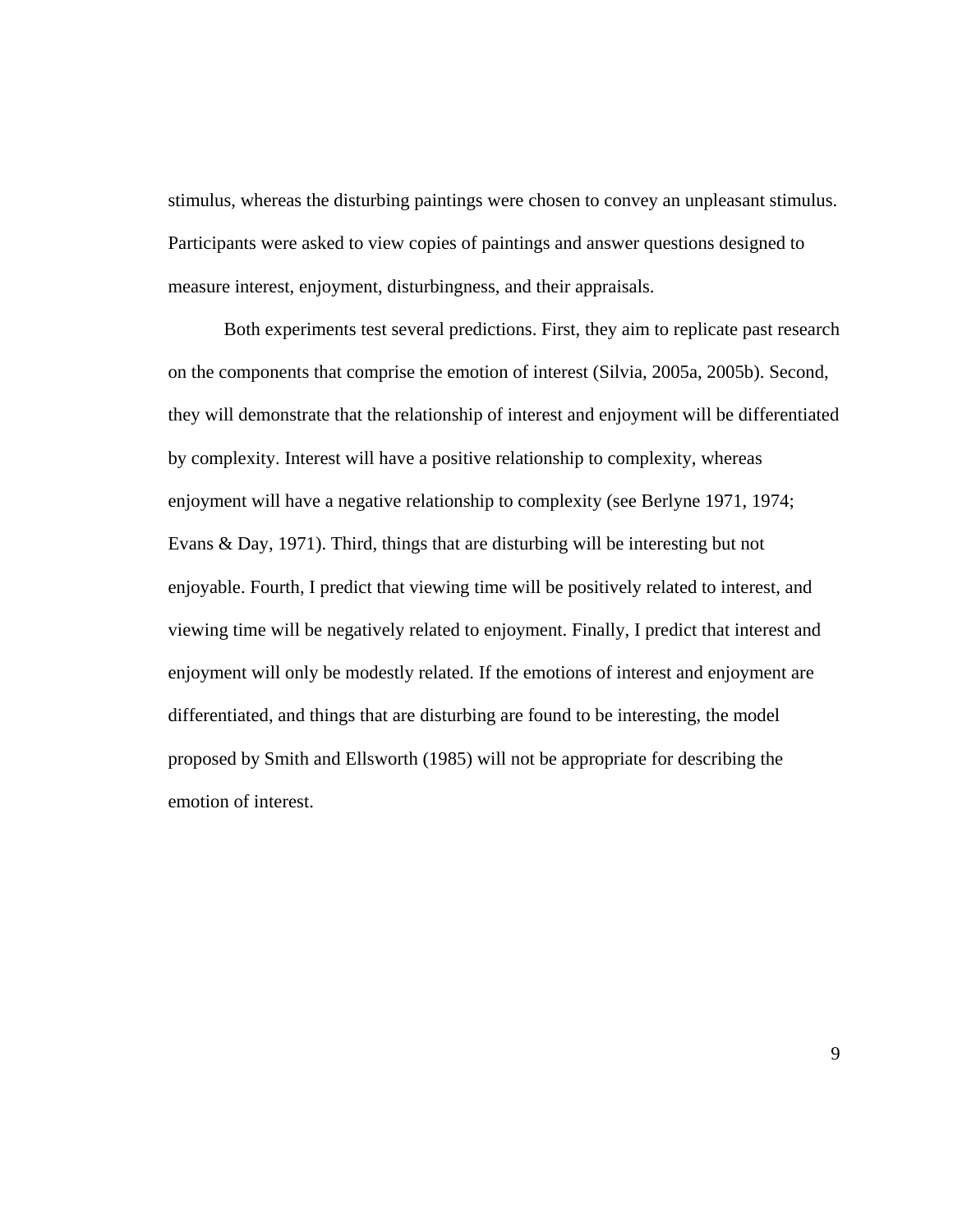#### CHAPTER II

### EXPERIMENT 1: METHOD

*Participants.* A total of 83 students—68 women, 14 men, and 1 unspecified enrolled in General Psychology at the University of North Carolina at Greensboro participated and received credit toward a research option. Six participants were excluded from analysis for not following directions, leaving a sample of 77 students.

*Materials.* Color copies of 13 classic and contemporary works of art were provided followed by measures of interest. Six of the pictures were calming (*Departure of Ulysses from the Land of Feaci* by Claude Lorraine, *Dance Foyer at the Opera* by Edgar Degas, *The Water Lily Pond* by Claude Monet, *Poppies, near Argenteuil* by Claude Monet, *Boats at Low Tide* by Georges Seurat, and *Avenue de l'Opéra: Morning Sunshine* by Camille Pissaro). Seven were disturbing (*Head Surrounded by Sides of Beef* by Francis Bacon, *The Fighter* by Egon Schiele, *Muerte y funerales de Caín* (*Death and Funeral of Cain)* by David Alfaro Siqueiros, *Judith and Holofernes* by Artemisia Genileschi, *The Carrying of the Cross* by Hieronymus Bosch, *Saturn Devouring His Children* by Francisco Goya y Lucientes, and *Echo of a Scream* by David Alfaro Siqueiros).

*Design and Procedure.* Participants were run in groups of up to 8 at a time in a laboratory at individual desks approximately 5 feet apart that faced toward the front of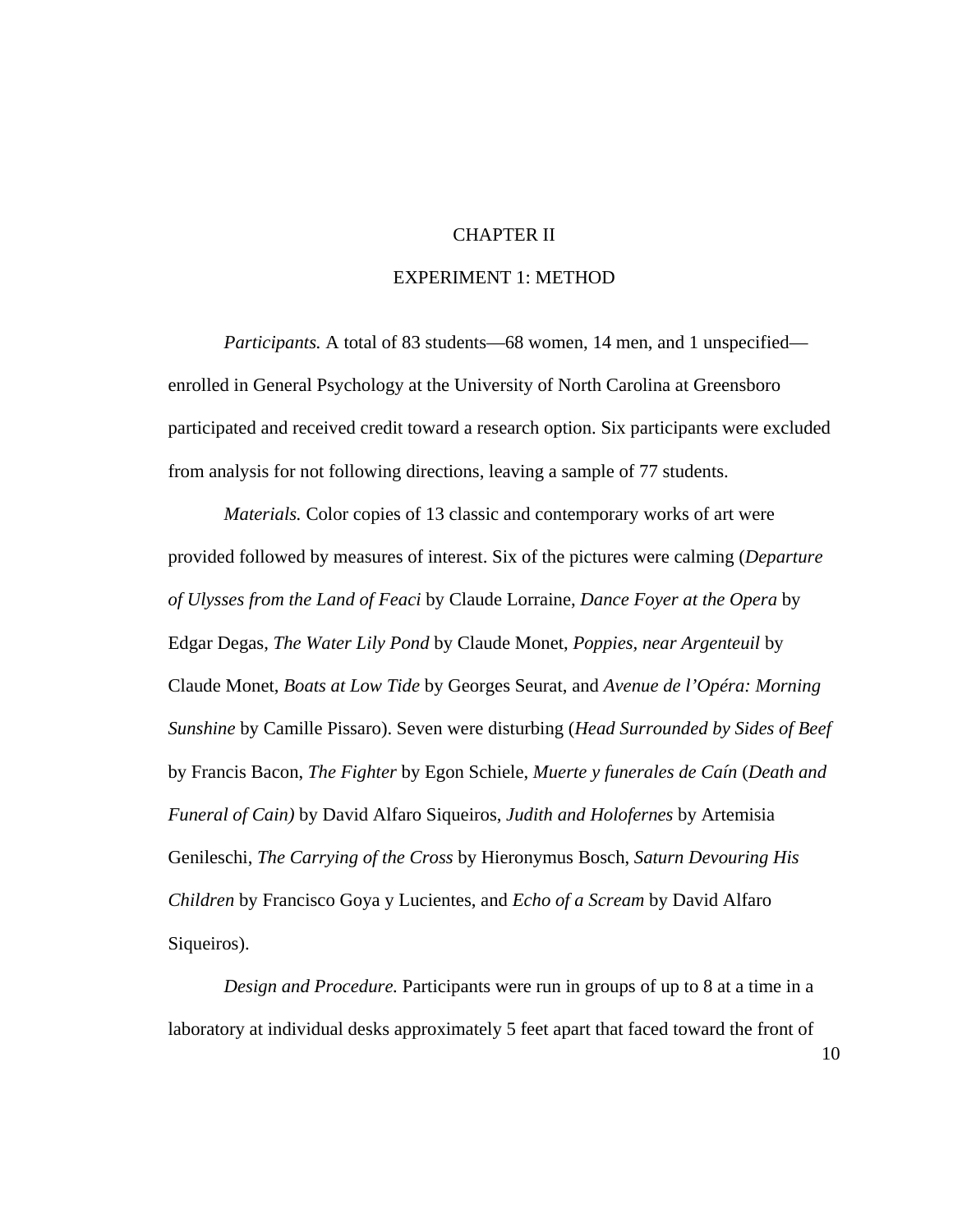the classroom. Instructions were given by the experimenter to first answer a questionnaire related to personality. Following the questionnaire, participants were then asked to view pieces of art for as long as needed and then to answer questions for each corresponding painting. Color reproductions were provided of the classical and contemporary pieces of art, which were inserted into vellum sheets and attached in a booklet. The questionnaire that was designed to measure emotions and appraisals was 13 pages with each page numbered. Each page of the questionnaire then corresponded to a numbered painting.

*Measures of Appraisals and of Interest.* Emotional responses and appraisals were measured following each of the paintings, using 7-point Likert scales. Some items measured interest (*interesting-uninteresting* and *boring-engaging*) and enjoyment (*enjoyable-unenjoyable, cheerful-sad,* and *pleasing-displeasing*). Other items measured appraisals of novelty-complexity (*familiar-unfamiliar, simple-complex,* and *commonunusual*) and ability to understand (*easy to understand-hard to understand, comprehensible-incomprehensible,* and *coherent-incoherent*). I also measured ratings of the paintings' disturbingness (*calming-disturbing*).

*Analysis Strategy.* Appraisals of interest were analyzed using within person measurement. A conventional between-person analysis would provide an average of the interest ratings, complexity ratings, ability to understand ratings, and disturbingness ratings. The averages would be used with least squares regressions to identify which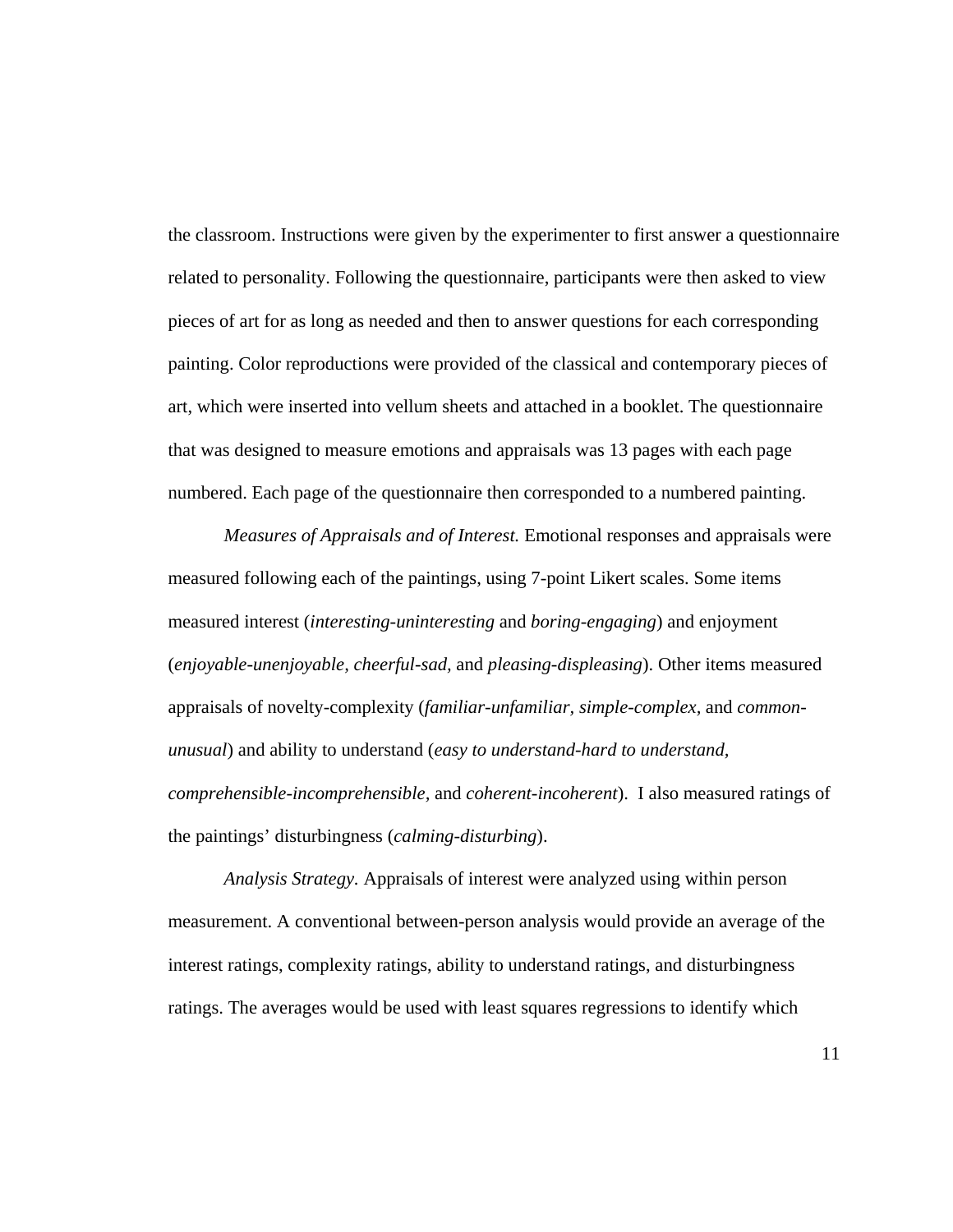ratings predicted interest. The within-person analysis strategy does not use ratings averaged. Instead, an analysis is conducted using regressions within each person. So, in lieu of 13 appraisal scores averaged to predict interest, appraisals will be tested 77 times, one for each subject. There will be 13 ratings of interest, enjoyment, novelty-complexity, ability to understand, and disturbingness. The result is 77 regression analyses and the average outcome will then provide the appraisals that comprise the components of interest.

 Multilevel analysis is appropriate for hierarchically structured data in which dependency occurs among observations (Nezlek, 2001). In general, an ordinary least square's repeated analysis of variance can not be used without the same number of observations for all participants and can produce inaccurate estimates of error. This occurs because coefficients are treated as fixed and not random—producing misleading parameter estimates and tests of significance. The first level model, or random coefficients model, treats the first level regression coefficients as random variables at the second level. This means that the variables are treated as originating from a probability distribution (Kreft & de Leeuw, 1998).

 There is consensus among many researchers that multilevel random coefficient modeling provides many advantages over ordinary least squares measures because of its ability to model random error at levels of analysis simultaneously due to its reliance on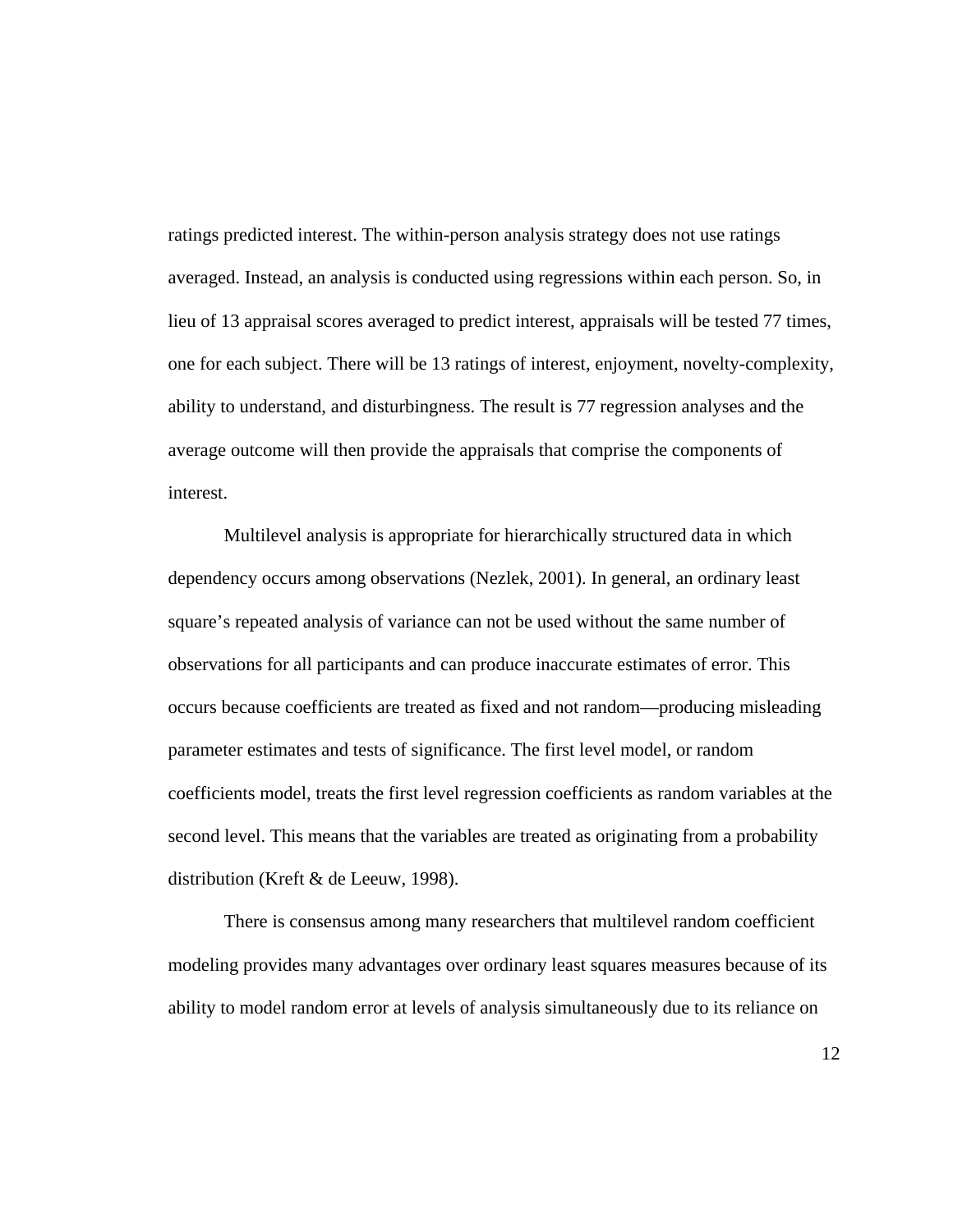maximum likelihood procedures to estimate coefficients. This ultimately provides better statistical information (Bryk & Raudenbush, 2002; Kreft & de Leeuw, 1998).

*Predictions.* I aim to replicate past research on the components that comprise the emotion of interest. Second, I will demonstrate that the relationship of interest and enjoyment will be differentiated by complexity. Interest will have a positive relationship to complexity, whereas enjoyment will have a negative relationship to complexity. Third, things that are disturbing will be interesting but not enjoyable. Finally, I predict that interest and enjoyment will be modestly correlated. If the emotions of interest and enjoyment are differentiated, and things that are disturbing are found to be interesting, the model proposed by Smith and Ellsworth (1985) will not be appropriate for describing the emotion of interest.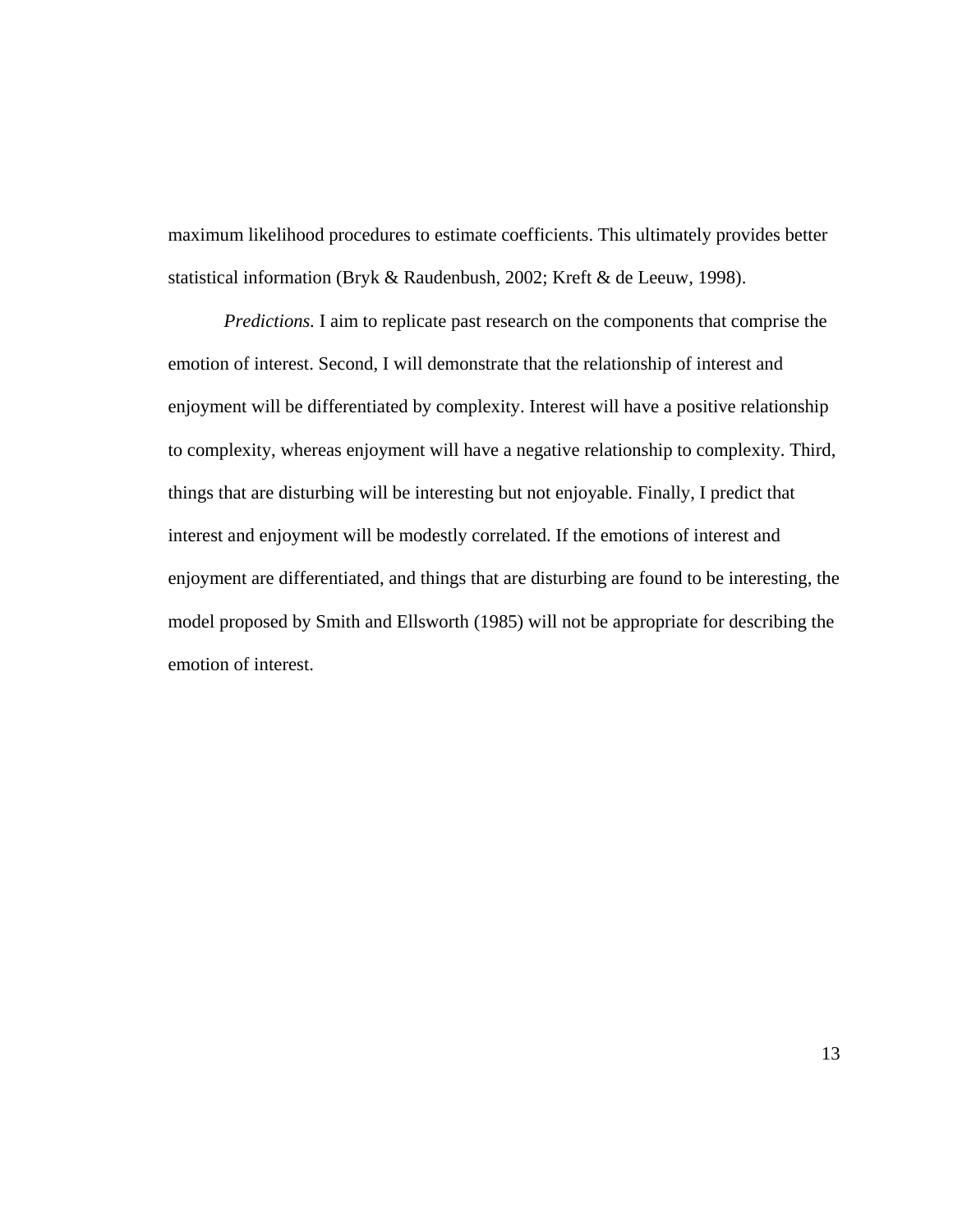#### CHAPTER III

#### EXPERIMENT 1: RESULTS

For each picture, the 2 items measuring interest, the 3 items measuring enjoyment, the 2 items measuring novelty-complexity, and the 3 items measuring coping potential, were averaged to form respective scores. Because there are 13 pieces of art that are nested within people, and there are 77 people in the sample, the data have a multilevel structure. I chose to analyze the nested data using multilevel random coefficient modeling, or MRCM, which permits for simultaneous estimation of within and between person effects at multiple levels as well as within-person analysis using one level (Luke, 2004; Nezlek, 2001).

The multilevel analyses were conducted using the software HLM 6. HLM uses maximum likelihood estimation as opposed to ordinary least squares. The reported effects were estimated using robust standard errors. The within person variables (e.g., ratings of interest and enjoyment as well as appraisals of novelty, understanding and disturbingness) were all group level centered. Group centering helps prevent problems with high correlations between slopes and intercepts and is standard in this type of procedure. In addition, since analysis was conducted with the use of a Likert scale where 0 is not a possible response, the variable would, therefore, need to be centered (Nezlek, 2001).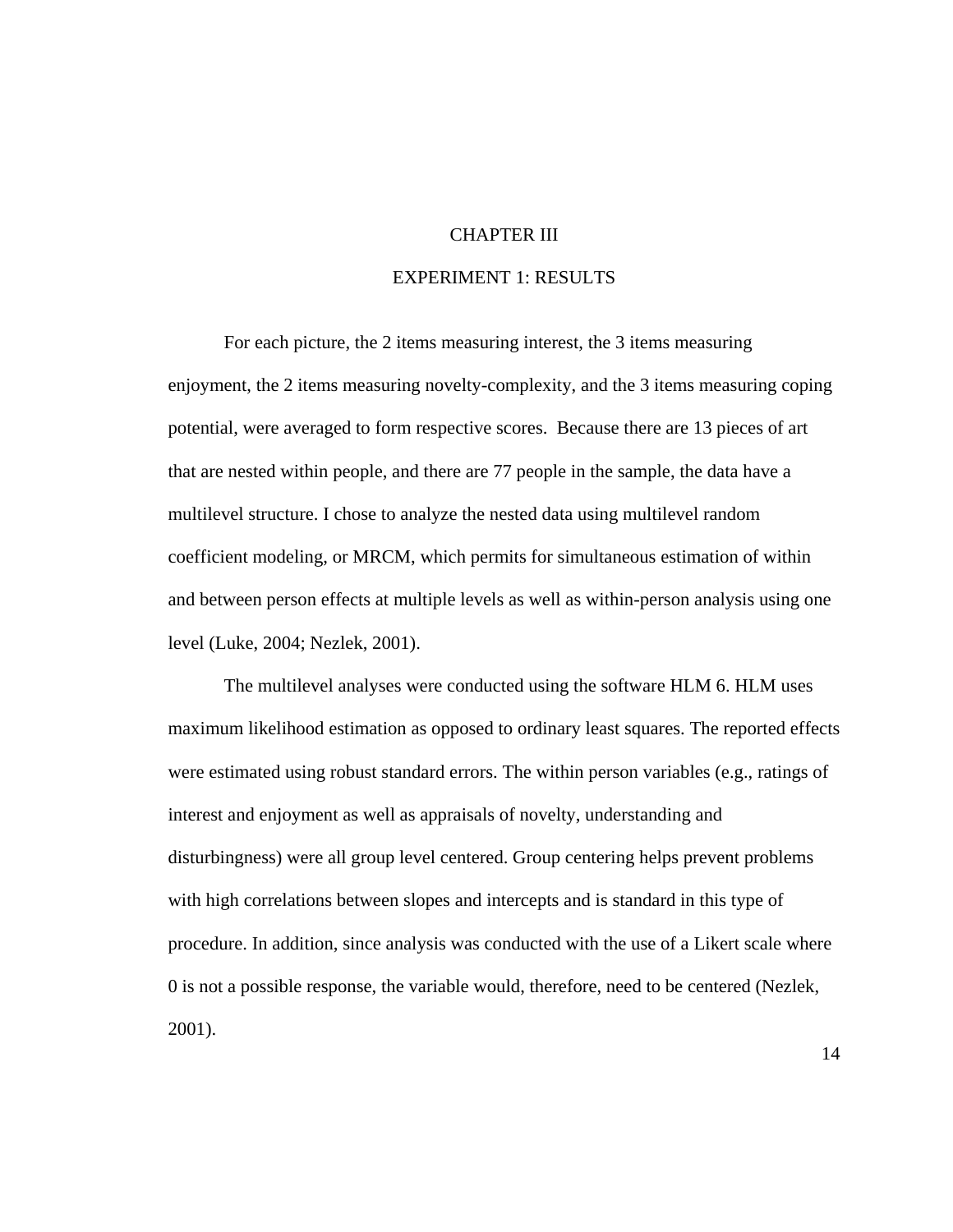The following four within-person regression equations were estimated:

- Interest =  $B0 + B1$  (Appraised ability to understand) + B2 (Appraised novelty-complexity) + R;
- Enjoyment =  $B0 + B1$  (Appraised ability to understand) + B2 (Appraised novelty-complexity) + R;
- Disturbingness =  $B0 + B1$  (Interest) + B2 (Enjoyment) + R;
- Interest =  $B0 + B1$  (Enjoyment) + R.

The regression equations are similar to those using ordinary least squares with the exception that they refer to effects within a single case. Interest, for example in the first regression equation, was modeled as the individual's average interest across 13 paintings (B0), slopes for the appraised ability to understand (B1), complexity (B2), and residual error (R). The multilevel modeling, thus, gives the impression of computing an individual regression equation for each of the 77 people in the sample (see Silvia, 2005a, 2005b).

In the first equation, the analyses revealed statistically significant associations for both appraisal components. As was predicted, and further supporting prior research, increased appraised ability to understand was associated with increased interest (*B* = .205 (from .089 and .321 with 95% confidence), *t* (76) = 3.5, *p* = .001). Increased appraised novelty-complexity, furthermore, was associated with increased interest in the paintings, *B* = .398 (from .29 to .506 with 95% confidence), *t* (76) = 7.32, *p* < .001). This can be interpreted at the within-person level that paintings were rated more interesting when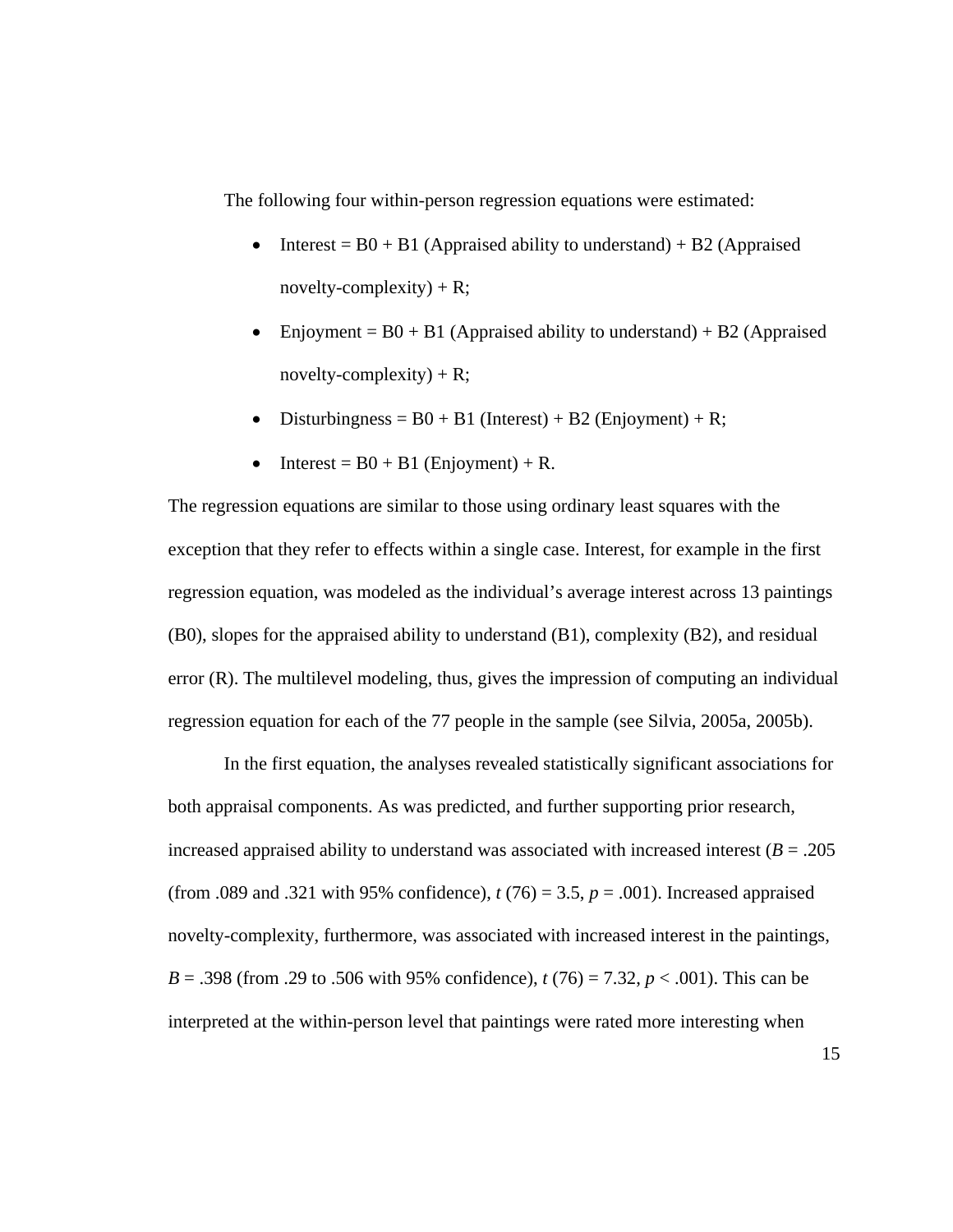they were appraised as easy to understand and as new and complex. These coefficients support our appraisal predictions.

In the second equation, the analyses showed that enjoyment was clearly differentiated from interest. The appraisal of novelty-complexity had a statistically significant negative association with enjoyment ( $B = -0.563$  (from  $-0.645$  to  $-0.481$  with 95%) confidence),  $t(76) = -13.621$ ,  $p < .001$ ). The appraisal of coping potential had a statistically significant positive association with enjoyment ( $B = .17$  (from .082 to .258) with 95% confidence),  $t(76) = 3.874$ ,  $p < .001$ ). Whereas the novelty-complexity slope was positive for interest, the novelty-complexity slope was negative for enjoyment. Since complexity's effect is negative for enjoyment, this supports the assertion that interest does not share the same appraisals as enjoyment.

In the third equation, interest had a statistically significant association with disturbingness ( $B = .395$  (from .327 to .463 with 95% confidence),  $t(76) = 11.485$ ,  $p <$ .001). This means that as things became more disturbing, they became more interesting. Enjoyment, however, had a statistically significant negative association with disturbingness ( $B = -1.042$  (from  $-1.08$  to  $-1$  with 95% confidence),  $t(76) = -51.571$ ,  $p <$ .001). Hence, the more disturbing something is, the less enjoyable it is. Finally, it is worth noting that in the final equation that enjoyment had a non-significant association with interest  $(B = .034$  (from  $-.048$  to  $.116$  with 95% confidence),  $t(76) = .824$ ,  $p = .412$ ).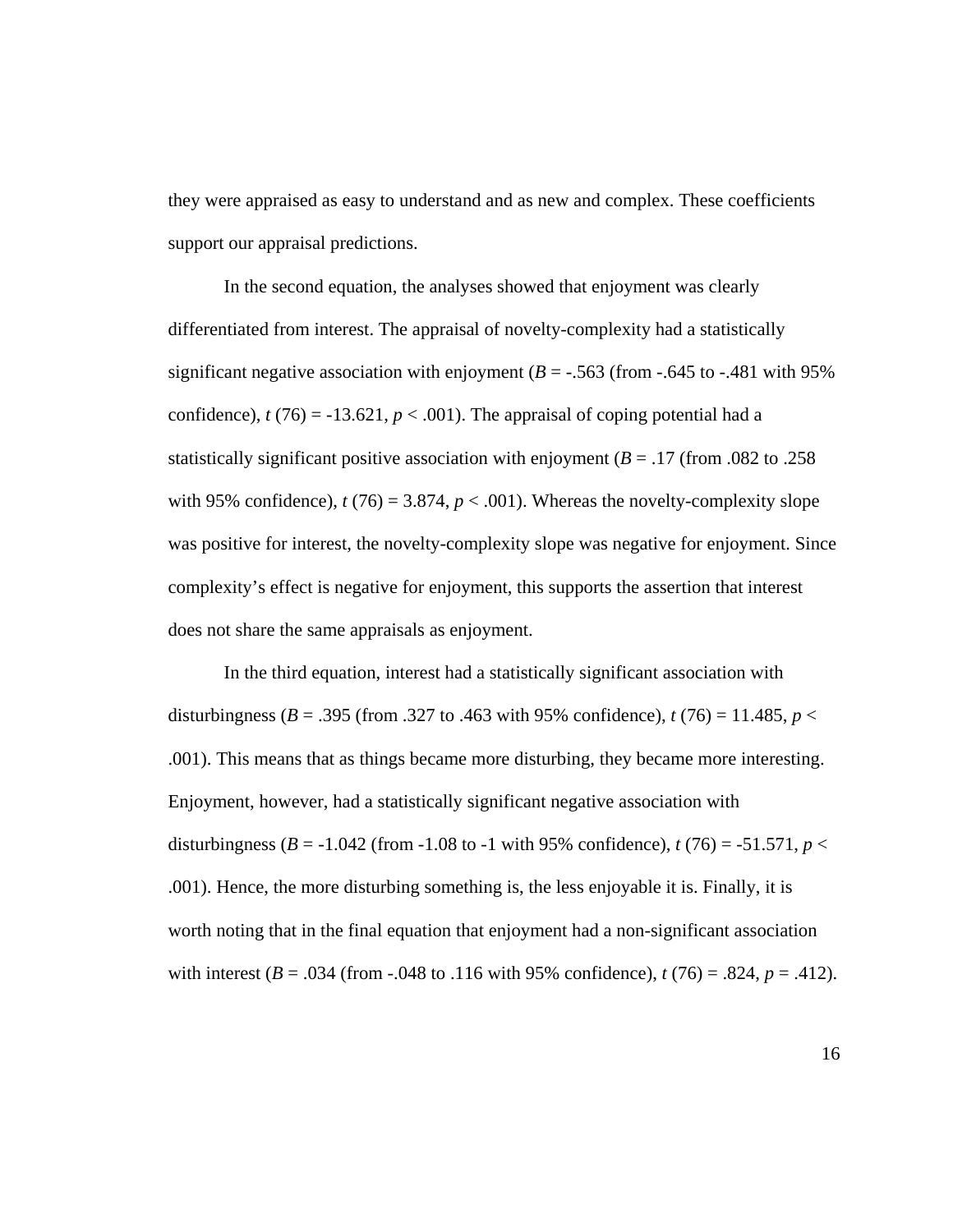#### CHAPTER IV

#### EXPERIMENT 1: DISCUSSION

 Experiment 1 directly tested two competing appraisal models for the emotion of interest. Smith and Ellsworth (1985) suggest that the experience of interest requires pleasantness and attentional activity. The appraisal model proposed by Silvia (2005a, 2005b, 2006) suggests that interest requires appraising something as new and complex (an appraisal of novelty-complexity) and appraising something as understandable (an appraisal of coping potential). The purpose of this experiment was to test whether pleasantness is required for interest. The results of Experiment 1 suggest that the experience of interest and pleasantness contain dissimilar appraisals. Appraisals of novelty-complexity, for example, had opposite effects for interest and pleasantness. Ratings of disturbingness, in a parallel fashion, had opposite effects for pleasantness and interest. Most importantly, because ratings of disturbingness strongly predicted interest, this provides a strong contradiction to the notion that pleasantness is consistent with or required for interest. This effect would neither be suggested nor explained by Smith and Ellsworth's model.

 Previous studies in experimental aesthetics have used viewing time as a convergent measure of interest (Berlyne, 1963; Bechtel, 1967). Bechtel developed a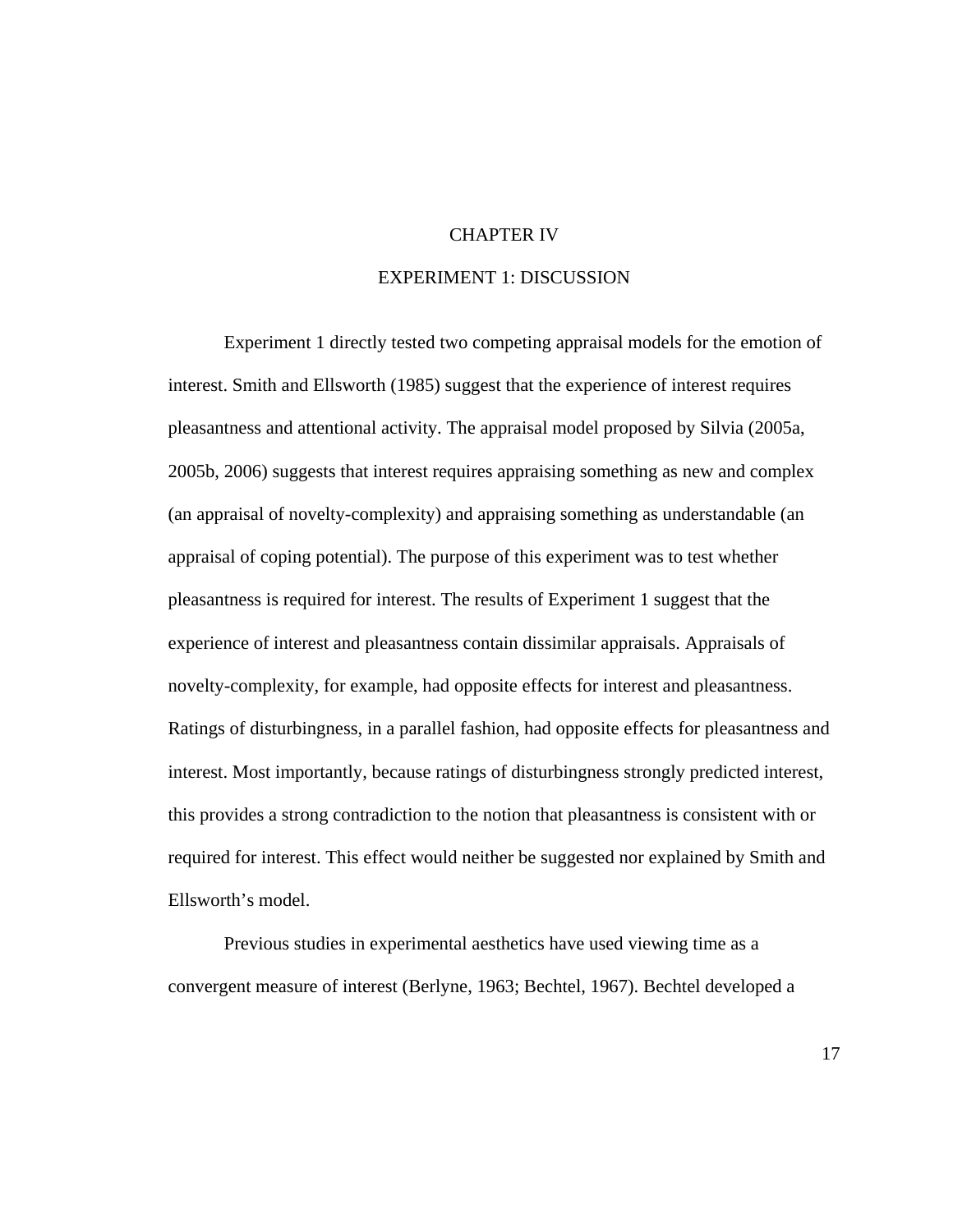device to measure museum visitors' footsteps without their knowledge. There was a significant positive correlation between the time a subject spent in front of a piece of art and his or her rank order of preference. Berlyne (1971) suggested that looking time was largely a measure of exploration and found a significant relationship of scores of mean looking time and mean interestingness. Since interest is the emotion most commonly associated with curiosity and exploration, I expect that things that are interesting will also attract the longest attention. The purpose of Experiment 2 was to test this notion—more specifically, that things that are rated with the highest ratings of interest will be looked at the longest.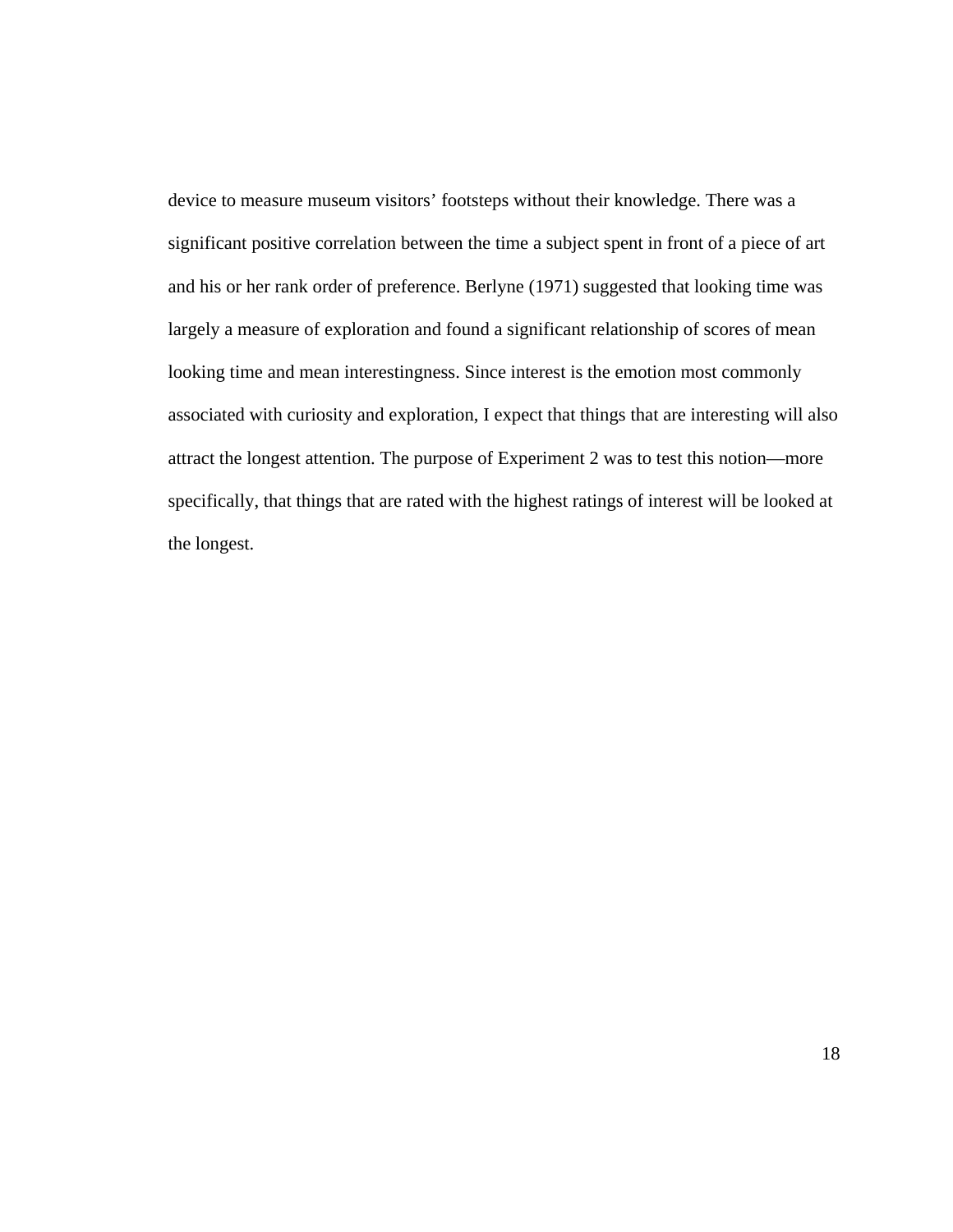#### CHAPTER V

## EXPERIMENT 2: METHOD

 Experiment 2 was conducted to extend the findings of the first experiment. Many of the same paintings were selected along with some new pieces to allow for better control in the quality of the presentation. Digital copies of the paintings were presented electronically on a computer monitor. Once again, emotions and appraisals were measured following the presentation of each painting. In addition, viewing time was measured as a way of adding a behavioral component to complement the measurement of the emotion of interest. Participants were unaware that viewing time was being measured. Following the presentation of each picture, participants were instructed to move to a series of questions when ready that were aimed at measuring interest, enjoyment, understanding, complexity, and disturbingness.

*Participants.* A total of 83 students—63 women, 20 men—enrolled in General Psychology at the University of North Carolina at Greensboro participated and received credit toward a research option.

*Materials.* Graphical presentation of 20 classical and contemporary works of art was provided electronically on a computer using SuperLab Pro software. Ten of the paintings were calming (*Adonis led by Cupids to Venus* by Francesco Albani, *Zwinger Waterway* by Bernardo Bellotto, *Capriccio: The Horses of San Marco in the Piazetta* by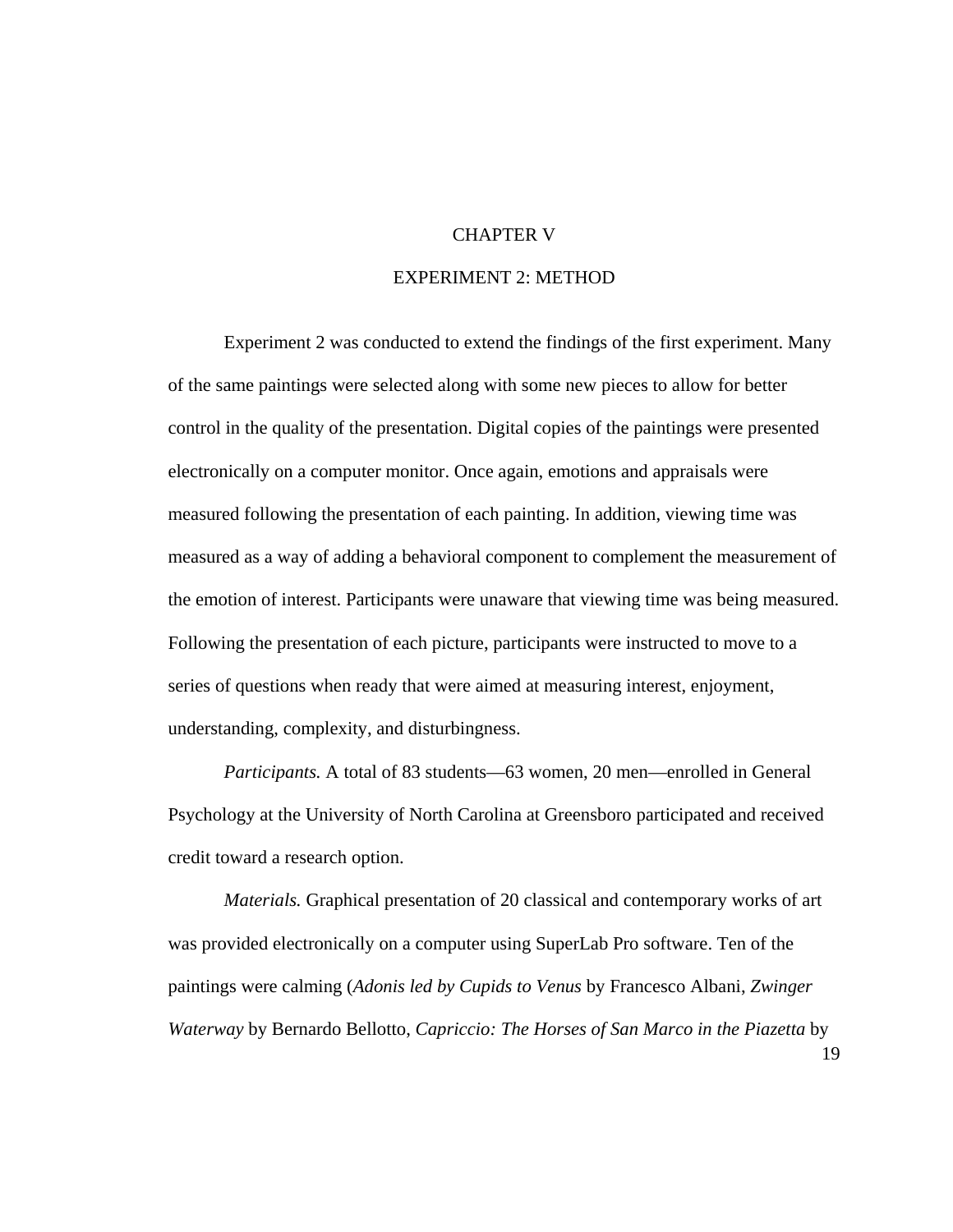Canaletto, *A Seaport at Sunrise* by Claude Lorrain, *Emarkation of St.Paula Romana at Ostia* by Claude Lorrain, *View of a Harbour* by Caspar David Friedrich, *The Giudecca Canal with the Zattere* by Francesco Guardi, *Landscape with Aeneas at Delos* by Claude Lorrain, *Seaport with the Embarkation of the Queen of Sheba* by Claude Lorrain, and *Dido building Carthage; or the Rise of the Carthaginian Empire* by John Mallord William Turner). Ten were disturbing (*Head VI* by Francis Bacon, *The Fighter* by Egon Schiele, *Echo of a Scream* by David Alfaro Siqueiros, *Saturn Devouring His Children* by Francisco de Goya y Lucientes, *Two Women Eating* by Francisco de Goya y Lucientes, *Self Portrait* by Francis Bacon, *Muerte y funerales de Caín* (*Death and Funeral of Cain*) by David Alfaro Siqueiros, *The Dead Mother* by Edvard Munch, *The Vision of the Prophet* Ezekiel by Mikhail Vrubel, and *Australian Scapegoat* by Arthur Boyd).

*Design and Procedure.* Participants took part individually in an empty laboratory with just a desk and a computer. Instructions were given that participants would view a series of paintings and answer questions giving their impressions. The 20 paintings were presented in a different random order for each person. Participants were allowed to view the paintings for as long as desired; unbeknownst to the participants, viewing time was measured. Following instructions, the experimenter prompted the first painting to appear on the screen. The participants were guided to press the space bar to initiate the questions after viewing the painting. Following the presentation of the painting, the following questions were asked on a 9-point Likert scale: *How interesting is this picture?*, *How*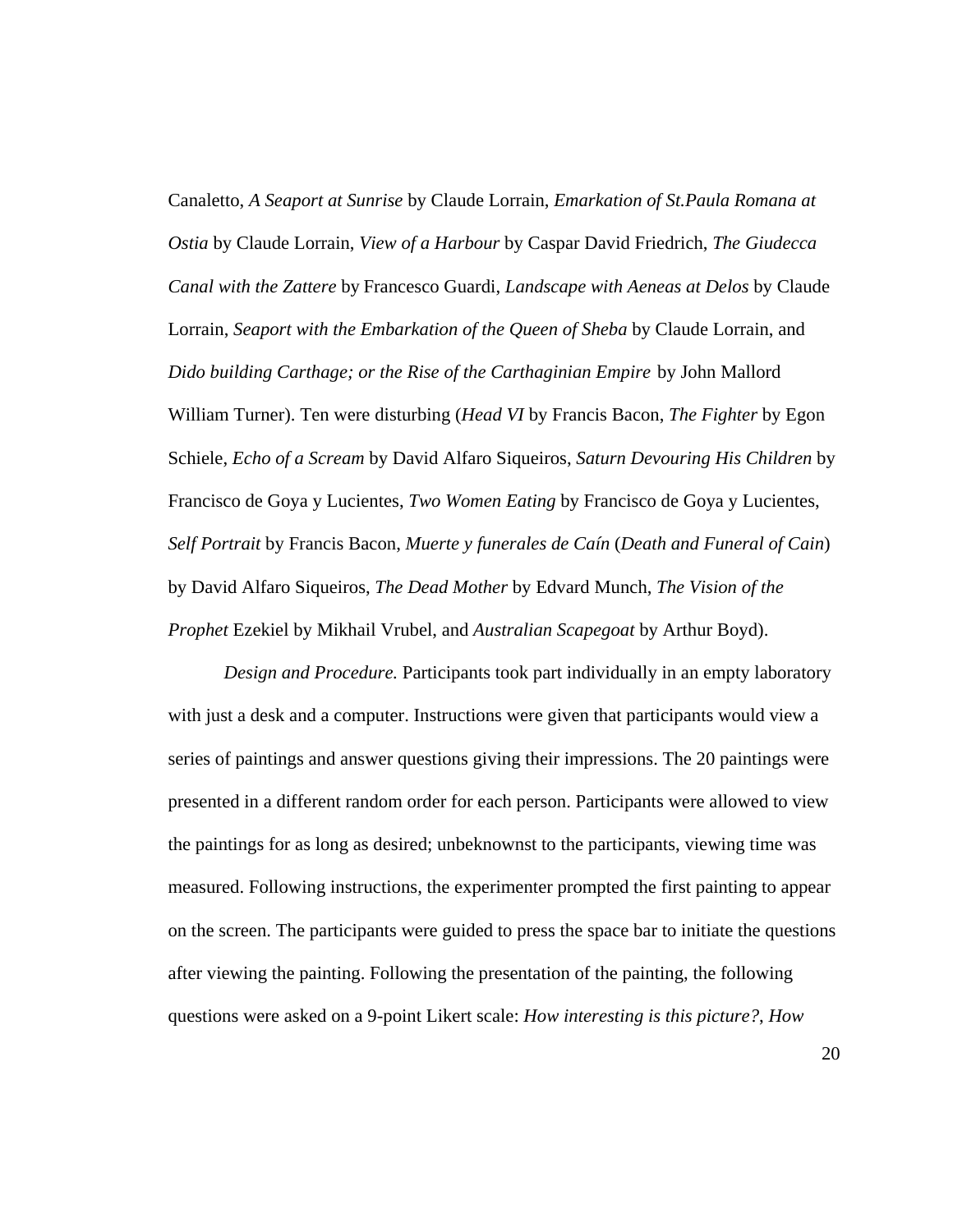*enjoyable is this picture?*, *How easy to understand is this picture?*, *How complex is this picture?*, and *How disturbing is this picture?*. Participants responded by pressing a numerical response on the keyboard. A 9-point scale was used because of its intuitive appeal with nine keys displayed on the top of the keyboard. At the conclusion of the presentation of paintings and questions, a message prompted the participants to contact the experimenter. Following a questionnaire, participants were thanked, debriefed, and excused.

*Analysis Strategy.* As with Experiment 1, appraisals of emotion were analyzed using within person measurement. 20 ratings of interest, enjoyment, novelty-complexity, ability to understand, and disturbingness were used across all participants. The results allowed me to then examine the appraisals that comprise the components of interest.

*Predictions.* I expect that findings will replicate those expected in Experiment 1. Interest and enjoyment should be demonstrated as distinct emotions. Whereas complexity will be positively related to interest, complexity will have a negative relationship to enjoyment. Finally, I expect to demonstrate that paintings that are disturbing will be rated as interesting. In addition to the predictions made in Experiment 1, I predict that the higher the ratings of interest, the longer the viewing time. Additionally, I believe that enjoyment will have no discernable relationship to viewing time.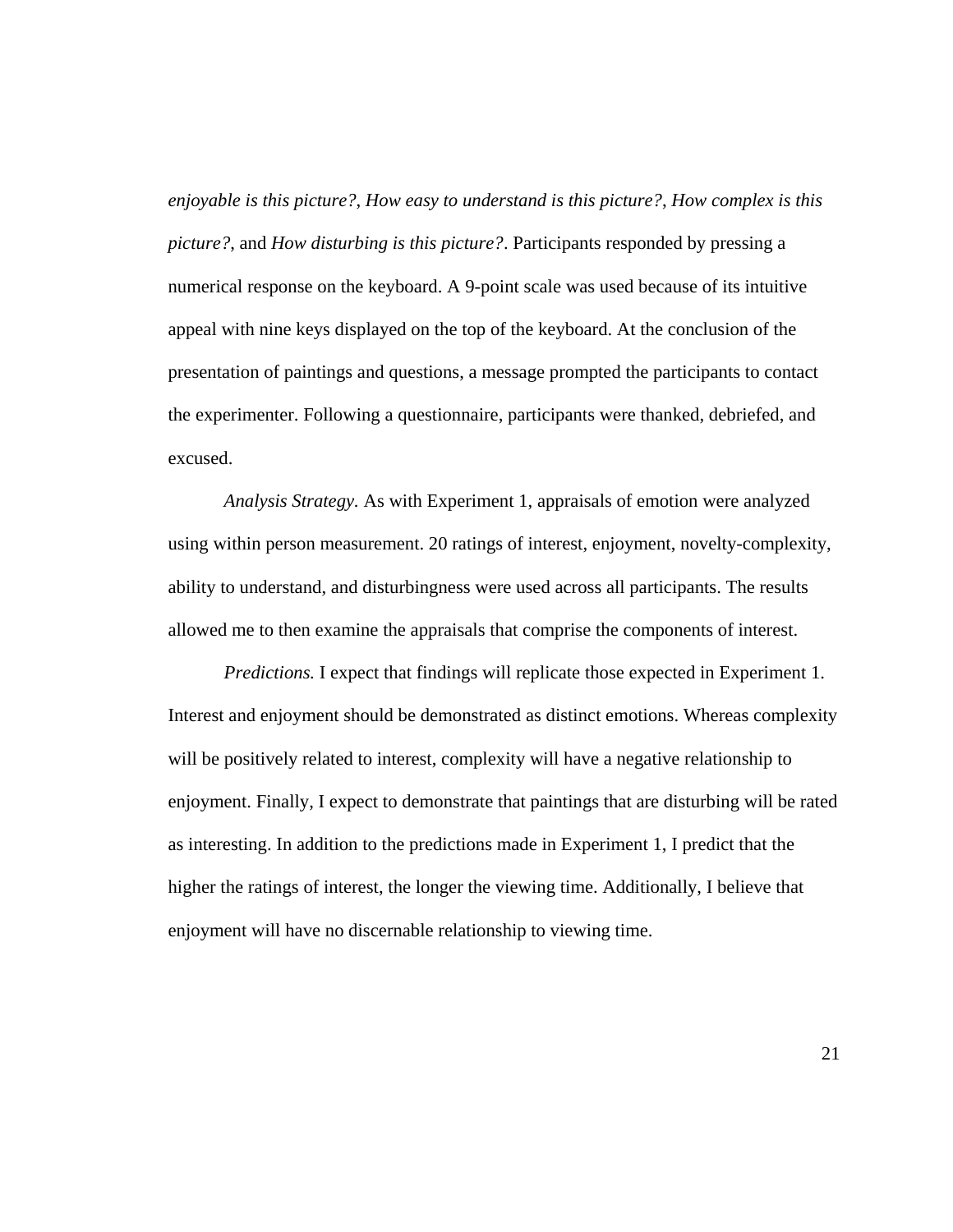#### CHAPTER VI

### EXPERIMENT 2: RESULTS AND DISCUSSION

The following five within-person regression equations were estimated:

- Interest =  $B0 + B1$  (Appraised ability to understand) + B2 (Appraised novelty-complexity) +  $R$ ;
- Enjoyment =  $B0 + B1$  (Appraised ability to understand) + B2 (Appraised novelty-complexity) +  $R$ ;
- Interest =  $B0 + B1$  (Enjoyment) + R;
- Disturbingness =  $B0 + B1$  (Interest) + B2 (Enjoyment) + R;
- Viewing time  $= B0 + B1$  (Interest) + B2 (Enjoyment) + R.

The regression equations are similar to those using ordinary least squares with the exception that they refer to effects within a single case. Interest, for example in the first regression equation, was modeled as the individual's average interest across 20 paintings (B0), slopes for the appraised ability to understand (B1), complexity (B2), and residual error (R). The multilevel modeling, thus, computes an equation for each of the 83 people in the sample (see Silvia, 2005a, 2005b).

In the first equation, the analyses found significant effects for both appraisal components. As was predicted, and further supporting Silvia's prior research, increased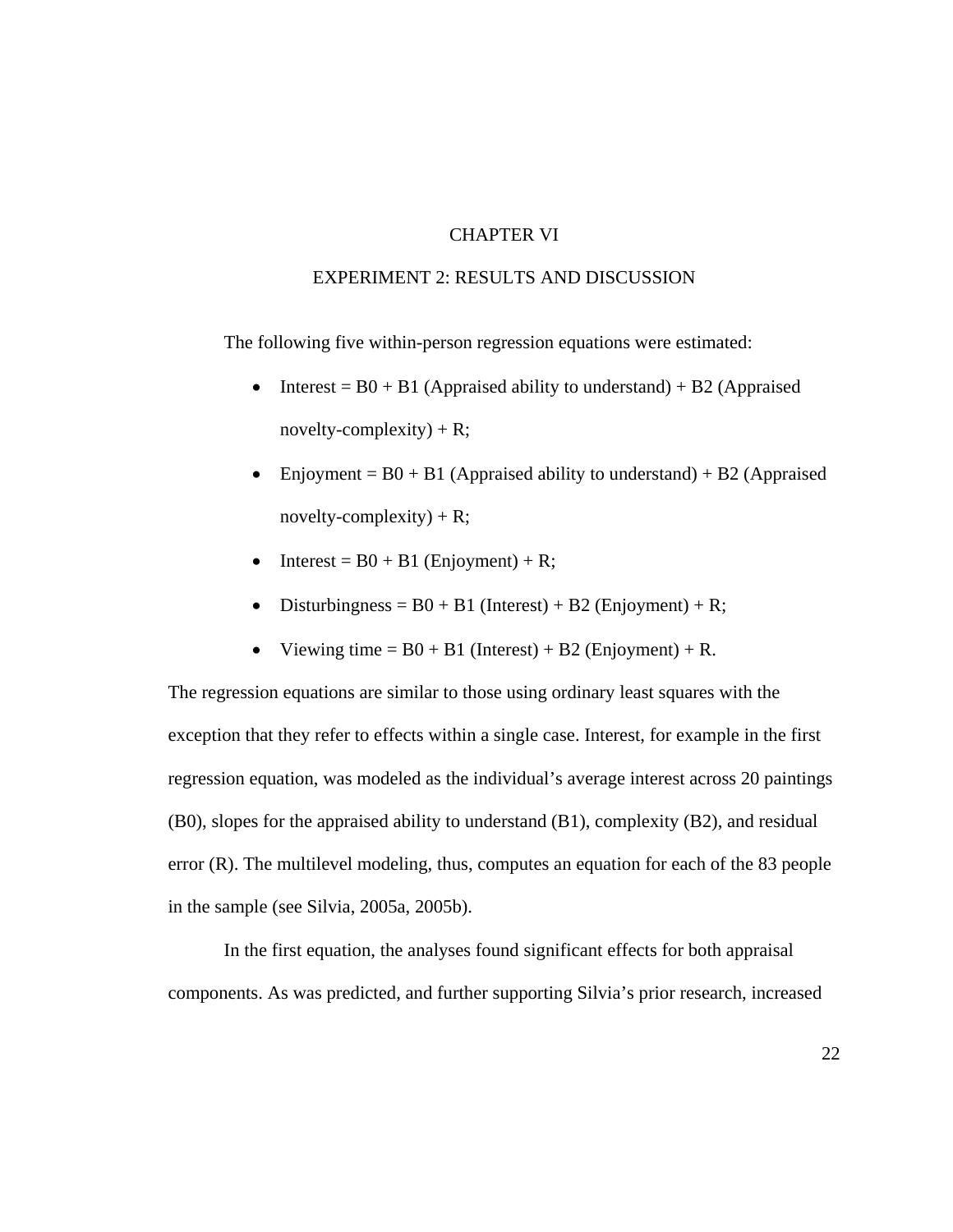appraised ability to understand had a statistically significant positive association with interest ( $B = .096$  (from .01 to .182 with 95% confidence),  $t(82) = 2.235$ ,  $p = .028$ ). Increased appraised novelty-complexity, furthermore, had a statistically significant positive association with interest in the paintings  $(B = .313)$  (from .2398 to .3862 with 95% confidence),  $t(82) = 8.54$ ,  $p < .001$ ). This can be interpreted at the within-person level that paintings were rated more interesting when they were appraised as easy to understand and as new and complex. These coefficients support our appraisal predictions.

In the second equation, the analyses showed that enjoyment was related to interest. Increased appraisals of novelty-complexity had a statistically significant positive association with enjoyment  $(B = .171$  (from .097 to .245 with 95% confidence),  $t(82) =$ 4.565, *p* < .001). Likewise, an increased appraisal of coping potential had a statistically significant positive association with enjoyment  $(B = .444$  (from .356 to .532 with 95%) confidence),  $t(82) = 10.05$ ,  $p < .001$ ).

While these experiments are attempting to show the discriminative properties of interest and pleasingness or enjoyment, it is not uncommon for the two to be related. Berlyne (1971) suggested that, "some of the studies that have been reviewed suggest that pleasingness and interestingness vary inversely with each other, and some suggest that they vary directly with each other. But those that have investigated the relation between the two most thoroughly make it clear that pleasingness and interestingness are not the same thing and that the relations between the two are complicated" (pp. 213-214). The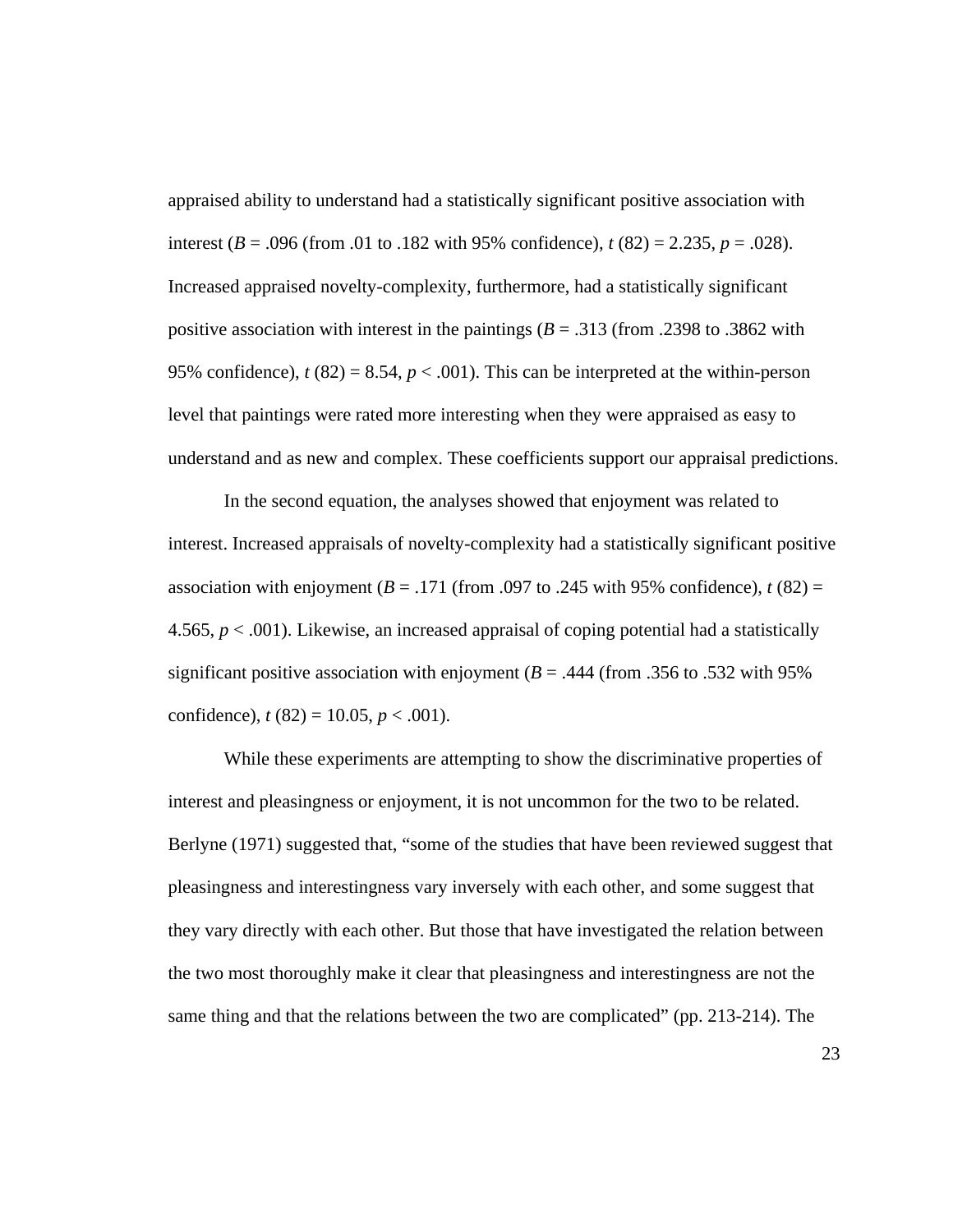results of the third equation, indeed, reflect this positive relationship between interest and enjoyment (*B* = .49 (from .404 to .576 with 95% confidence), *t* (82) = 11.423, *p* < .001).

In the fourth equation, disturbingness had a statistically significant positive relationship with interest ( $B = .575$  (from .455 to .695 with 95% confidence),  $t(82) = 9.5$ ,  $p < .001$ ). This means that as things became more disturbing, they became more interesting. Enjoyment, however, had a statistically significant negative relationship with disturbingness ( $B = -0.963$  (from  $-1.033$  to  $-0.893$  with 95% confidence),  $t(82) = -27.445$ ,  $p = -0.963$ < .001). Hence, the more disturbing something is, the less enjoyable it is. While in this circumstance interest and enjoyment shared a positive relationship with each other, analyzing disturbingness once again demonstrates the discriminant nature of things that are pleasant from those that are interesting.

Finally, in the fifth equation, viewing time had a statistically significant association with interest  $(B = 791$  (from 437 to 1145 with 95% confidence),  $t(82) =$ 4.481, *p* < .001). Although nonsignificant, enjoyment had a negative relationship with viewing time (*B* = -58.650 (from -363.91 to 246.61 with 95% confidence), *t* (82) = -.384,  $p = .701$ ). Pursuant to the idea that interest is associated with curiosity and exploration, when interest was at its highest, viewing time was at its longest. Viewing time then becomes the ideal behavioral measure of the exploratory behaviors associated with interest.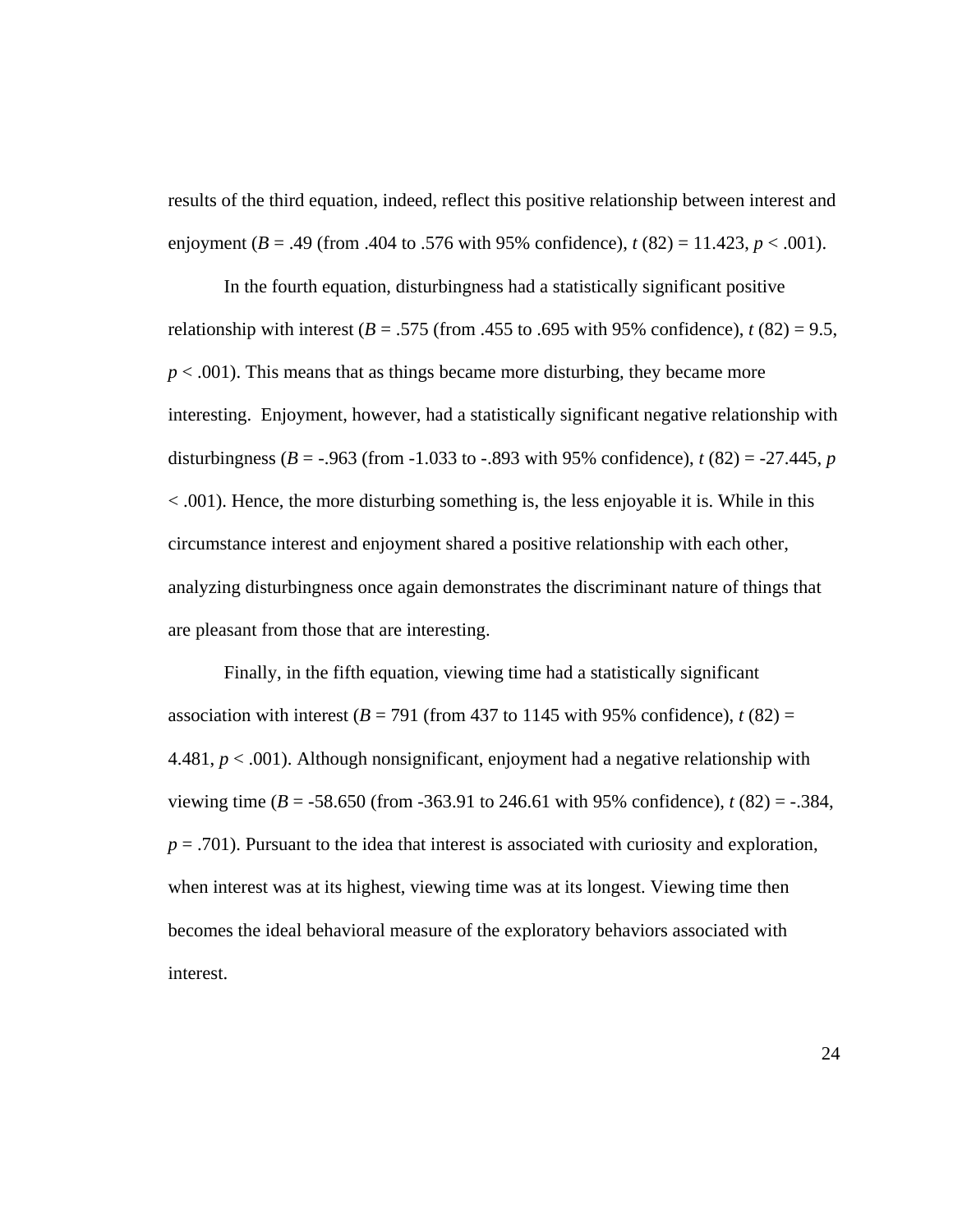#### CHAPTER VII

## GENERAL DISCUSSION

Interest helps motivate us to learn and to explore, thus guaranteeing our engagement with the environment (Izard  $&$  Ackerman, 2000). Interest discriminates itself as an emotion because of a distinct pattern of appraisals that allow us to conceptualize, understand, and predict the emotional experience. Do things need to be pleasant to be engaging or interesting? The present research aims to address the discrepancies between two models of the emotion of interest from an appraisal theory perspective. Smith and Ellsworth (1985, 1988) proposed that interest is a combination of pleasantness, attentional activity, effort, and certainty. Silvia (2005a, 2005b, 2006) proposed an alternative explanation for interest—more specifically, interest occurs when things are novel and complex, yet understandable. Silvia's model ignores the appraisal of pleasantness, suggesting that things found to be unpleasant can be interesting. These two experiments measured emotions and appraisals using contemporary and classical pieces of art.

Two experiments provided evidence for the role of appraisals in the elicitation of interest. In Experiment 1, participants viewed color digital copies of contemporary and classical pieces of art. After viewing each piece of art, the participants provided ratings of interest, enjoyment, understanding, complexity, and disturbingness. Results showed that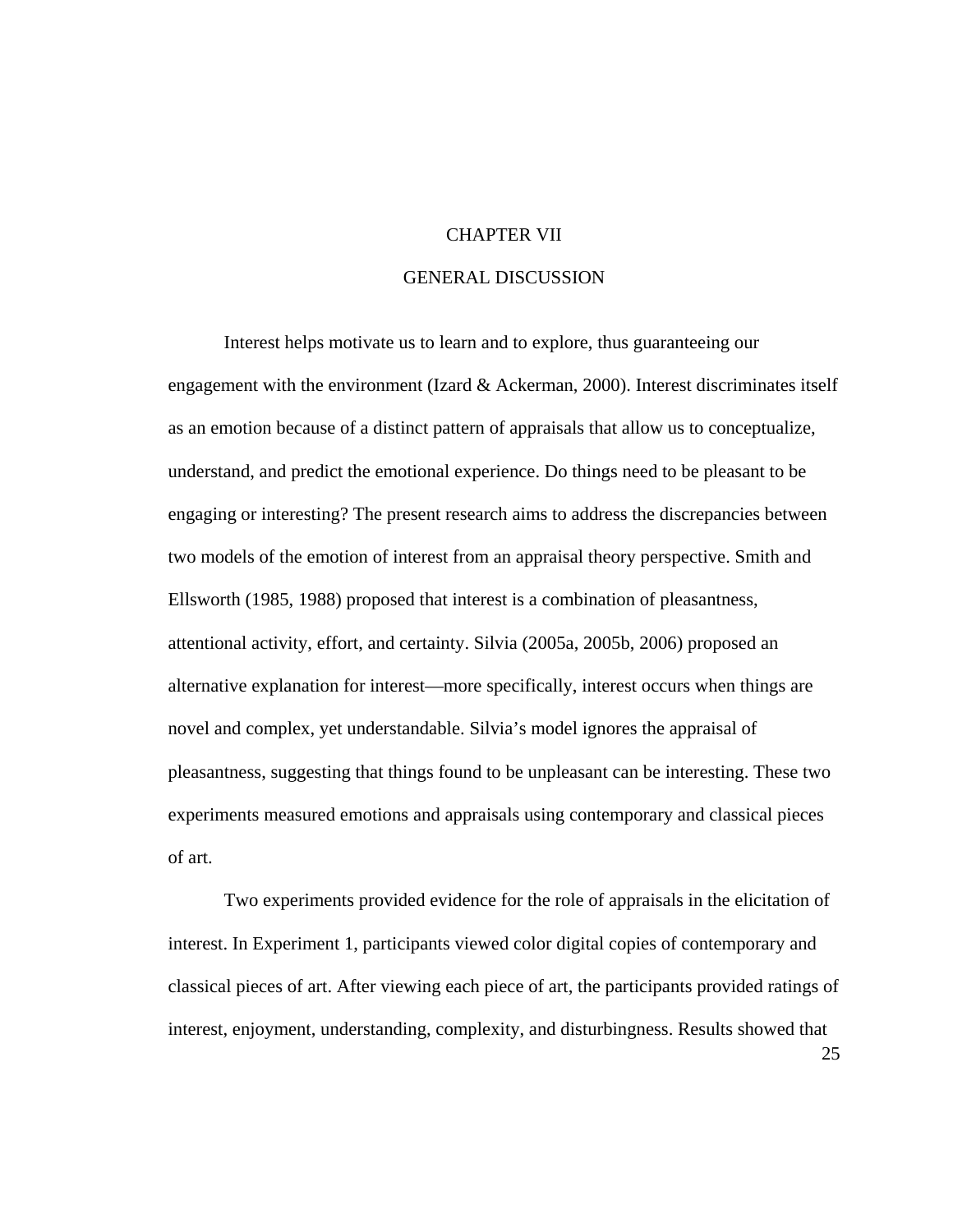appraised complexity and understanding strongly predicted interest in the paintings. Appraised complexity as expected, however, negatively predicted enjoyment. Finally, further differentiating subjective feelings of interest and enjoyment, ratings of disturbingness positively predicted interest, but negatively enjoyment. This supports the notion that aversive things can be interesting, but not necessarily enjoyable. In Experiment 2, we extended these findings showing that the behavioral expression of interest—time spent viewing an image—was highest when both appraisals were at their highest. When people appraised a painting as novel and complex, yet understandable the two appraisals central to the emotion of interest—the results clearly predicted interest in visual art. The behavioral measure of viewing time also supported a positive relationship with interest. Consistent with the view of interest as an emotion associated with curiosity and exploration, people who rated paintings as interesting spent significantly more time viewing paintings.

Smith and Ellsworth (1985, 1988) did not conduct research on interest per se; instead their goal was to measure many emotions. They suggested that interest is characterized by appraisals of pleasantness, high attentional activity, and high effort. There are some similarities in the two models compared in these studies. Smith and Ellsworth's attentional activity, defined as whether something deserves or demands attention, could arguably overlap with Silvia's variable of novelty-complexity. Assessing something as complex, in addition, would require effort. The key difference between the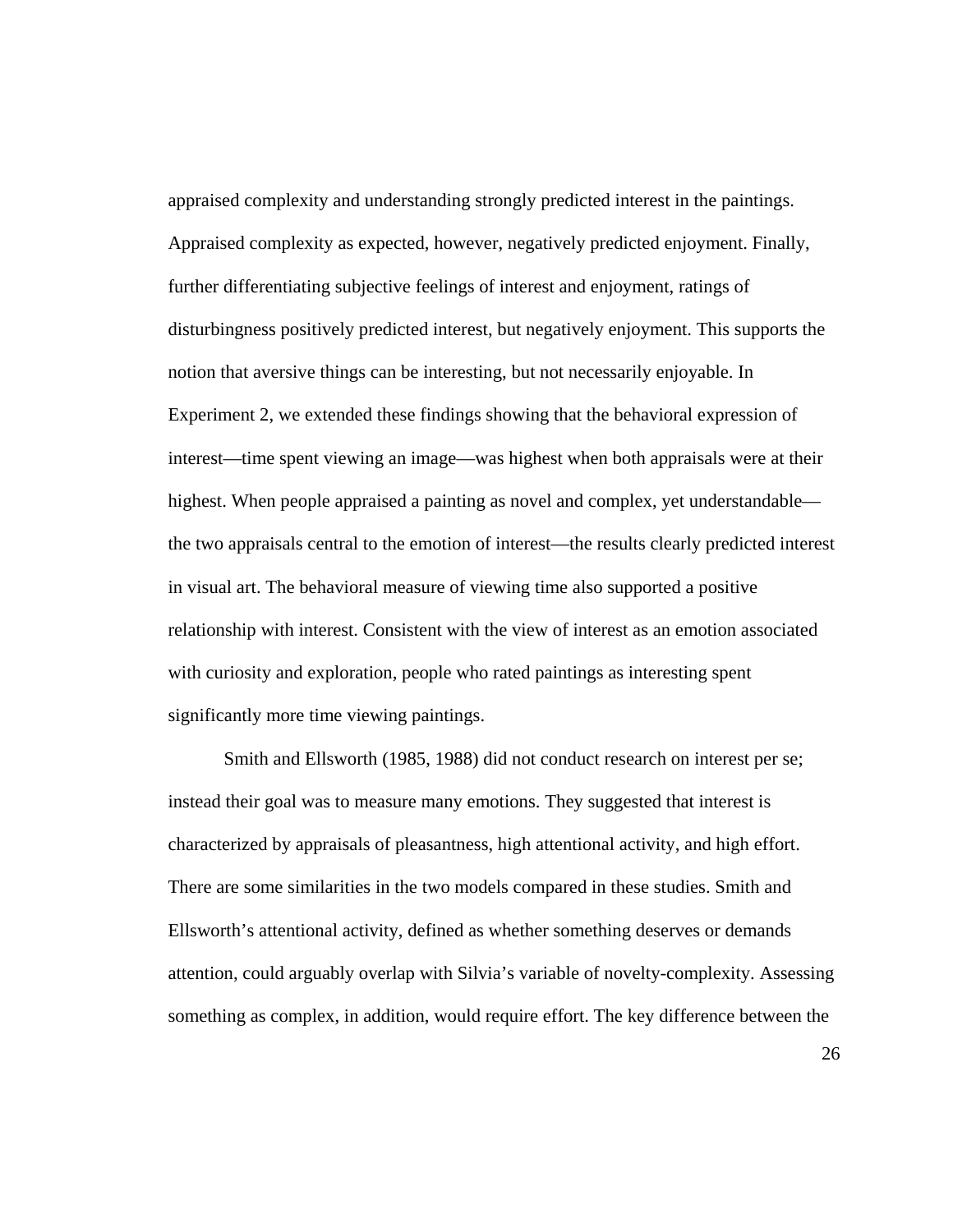two models therefore would be pleasantness. If interest is truly an expression of curiosity and exploration, it would be inappropriate to suggest that interest would be uniquely based on pleasant things. Indeed, these two studies show that art pieces that are unpleasant—particularly pieces such as Francisco Goya's painting of the shadowy Saturn devouring his children—are grotesque and macabre, yet interesting. This evidence strongly suggests that pleasantness is not necessarily central to interest.

The methodological differences between the two camps of research compared here are significant. Smith and Ellsworth relied on retrospective reporting of past emotional experience. Instead of tapping emotional experience, this methodology appears to target beliefs about emotions or people's memories for emotions. This can be problematic for an emotional experience which can be low in intensity and duration such as interest. In fact, LeDoux (1996) criticizes appraisal research as basing understanding of appraisal processes largely on self-reports. Ellsworth and Scherer (2003) conclude that "it is obvious that exclusive reliance on self-report measures leaves many questions unanswered, including the fundamental question of whether the reports reflect the actual experience or a later construction" (p. 587).

Given the disparity in the appraisals, the methodologies, and the findings, a revision of the appraisal research is in order. The method used here and Silvia's methods (2005a, 2005b) measured appraisals and emotions as the participants experienced the feelings associated with the art. This allows for the optimal manipulation and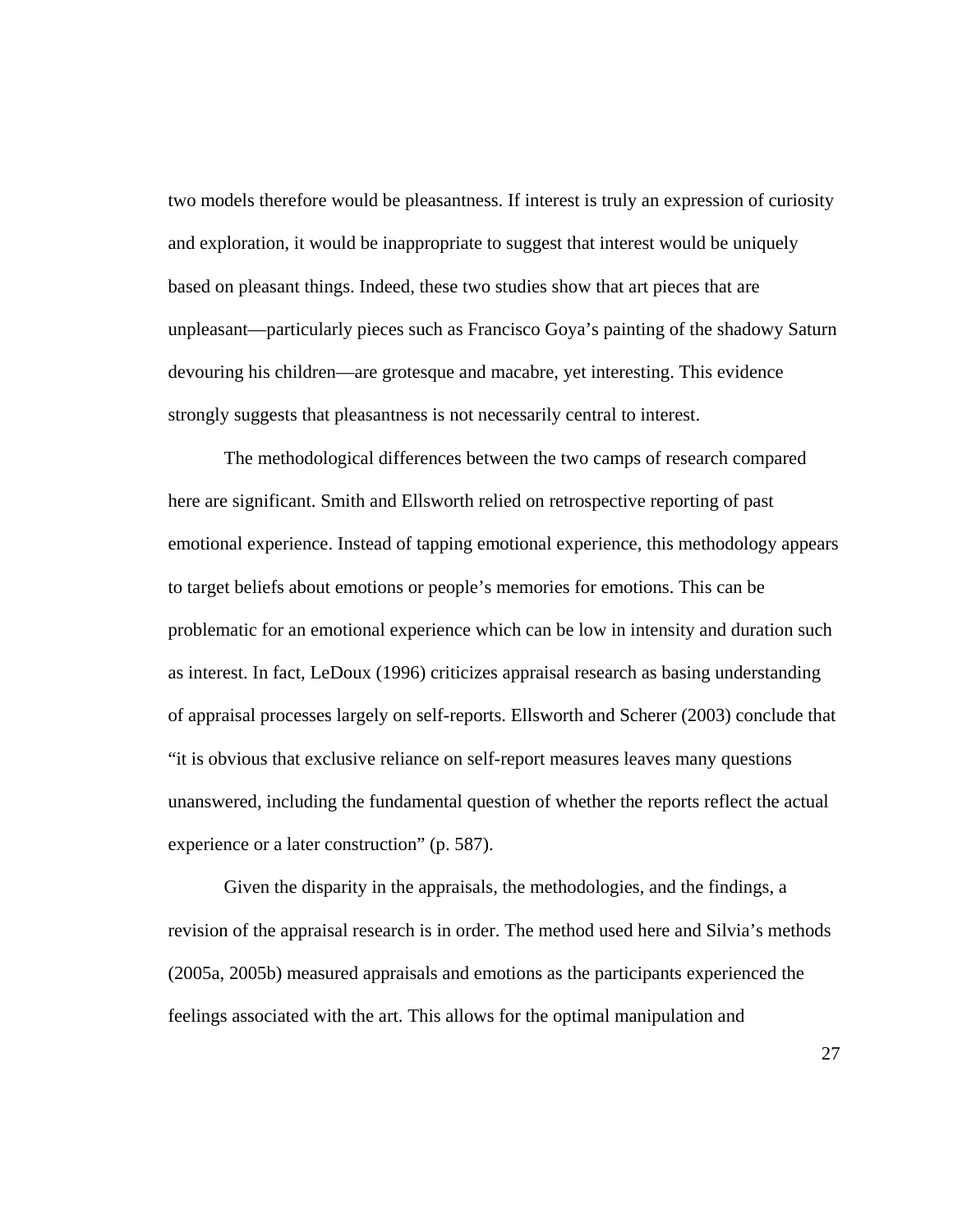measurement of emotion. Because interest is confounded by multiple meanings (see Silvia, 2006) and specifically can be interchangeable with something found as pleasant in everyday spoken language, asking open-ended questions about interest retrospectively might lead to results that suggest other experiences than interest. This method might also fail to capture the subtlety of an emotion such as interest, and relies heavily on people's memory for prior emotional experience. Additionally, asking questions about so many emotions in one sitting can be at the very least a mentally taxing exercise to the participants.

One current limitation of emotion research is that reliance on self-reports implies that we are consciously aware of our appraisals. While in some circumstances this might be true, there are many circumstances where we are unaware of our thoughts that lead to experiencing an emotion. Future research should attempt to address this shortcoming by developing ways of manipulating appraisals and emotions without our awareness.

In these two experiments, the focus was on differentiating pleasantness from interest. A study with both methods might have provided strong convergent evidence for the appraisals associated with interest—demonstrating that regardless of an experimental or self-report approach, pleasantness is peripheral to interest. The results from the series of studies conducted by Smith and Ellsworth (1985, 1988), however, suggest conflicting reports of the appraisals associated with interest. They found consistent evidence for pleasantness and attentional activity. The other variables included certainty and effort,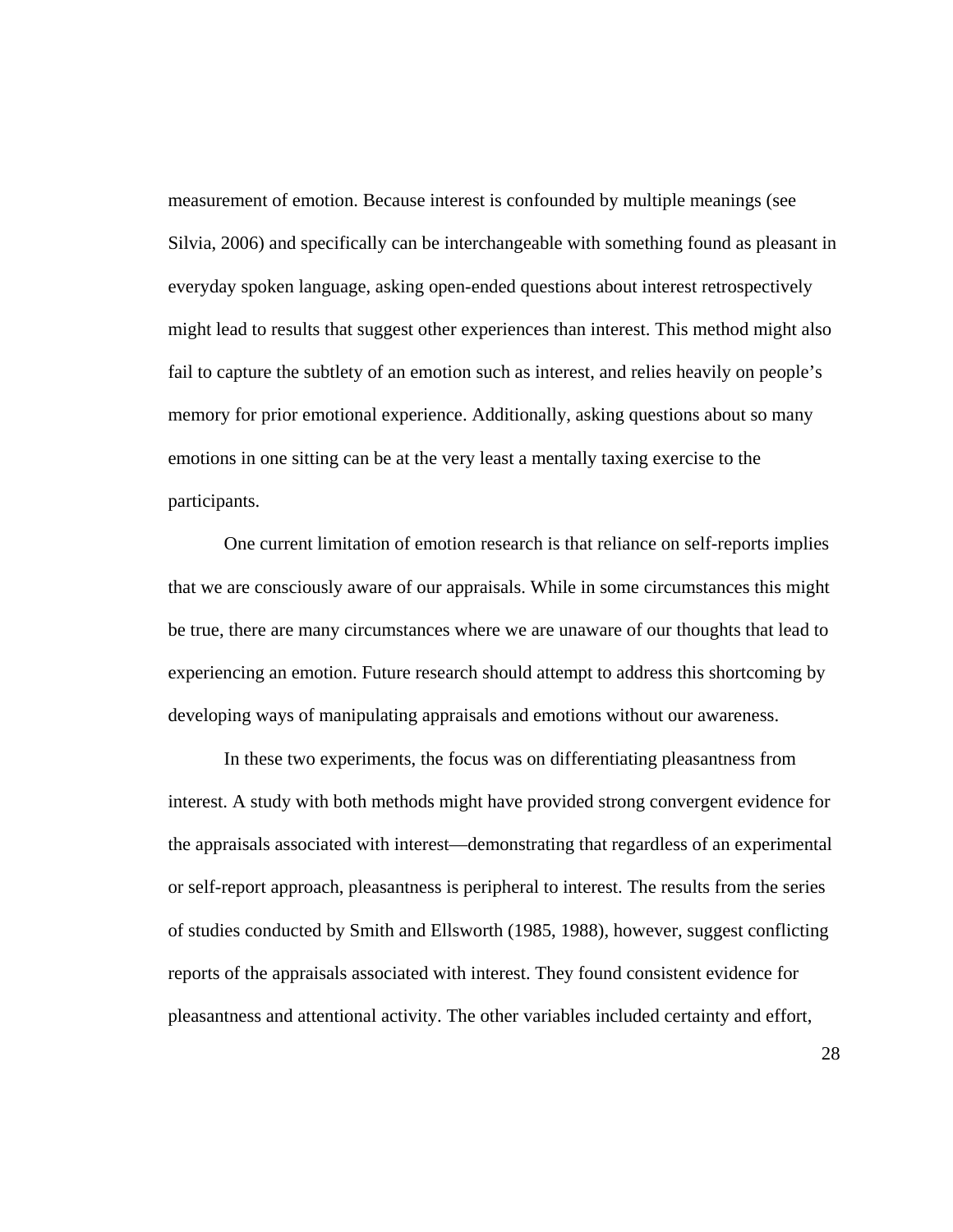but failed to systematically replicate across their studies, thus providing no evidence for inclusion in a model of interest. In light of the potential confound with self-reports of emotion and multiple uses of the word interest, in vivo measurement provides an unambiguous and preferable explanation for the intended emotional experience.

 In Experiment 2, a behavioral measure of viewing time was used. This allows for the optimal measurement of the exploratory behaviors associated with interest. Participants unknowingly chose to view paintings for as long as they wanted before answering questions based on each piece. As expected, those paintings that were ranked as the most interesting also had the longest viewing time. This provides further evidence for the differentiation of interest and pleasantness. Our results showed that interest was positively related to viewing time, but enjoyment was negatively related to viewing time. Although the latter relationship was not significant, it was in the intended direction. The appraisal components suggested in the model by Smith and Ellsworth—specifically that pleasantness is the primary appraisal in interest—would be unable to explain this discrepancy.

Finally, appraisal dimensions are the cognitive components of an emotion. In keeping with the principle of parsimony and Scherer's (1997) suggestion of a simple classification of emotion, interest, therefore, can be distinguished from other emotions by asking if the situation is novel and complex and if there is the necessary coping potential (the ability to understand the situation) (Silvia 2005a, 2005b, 2006).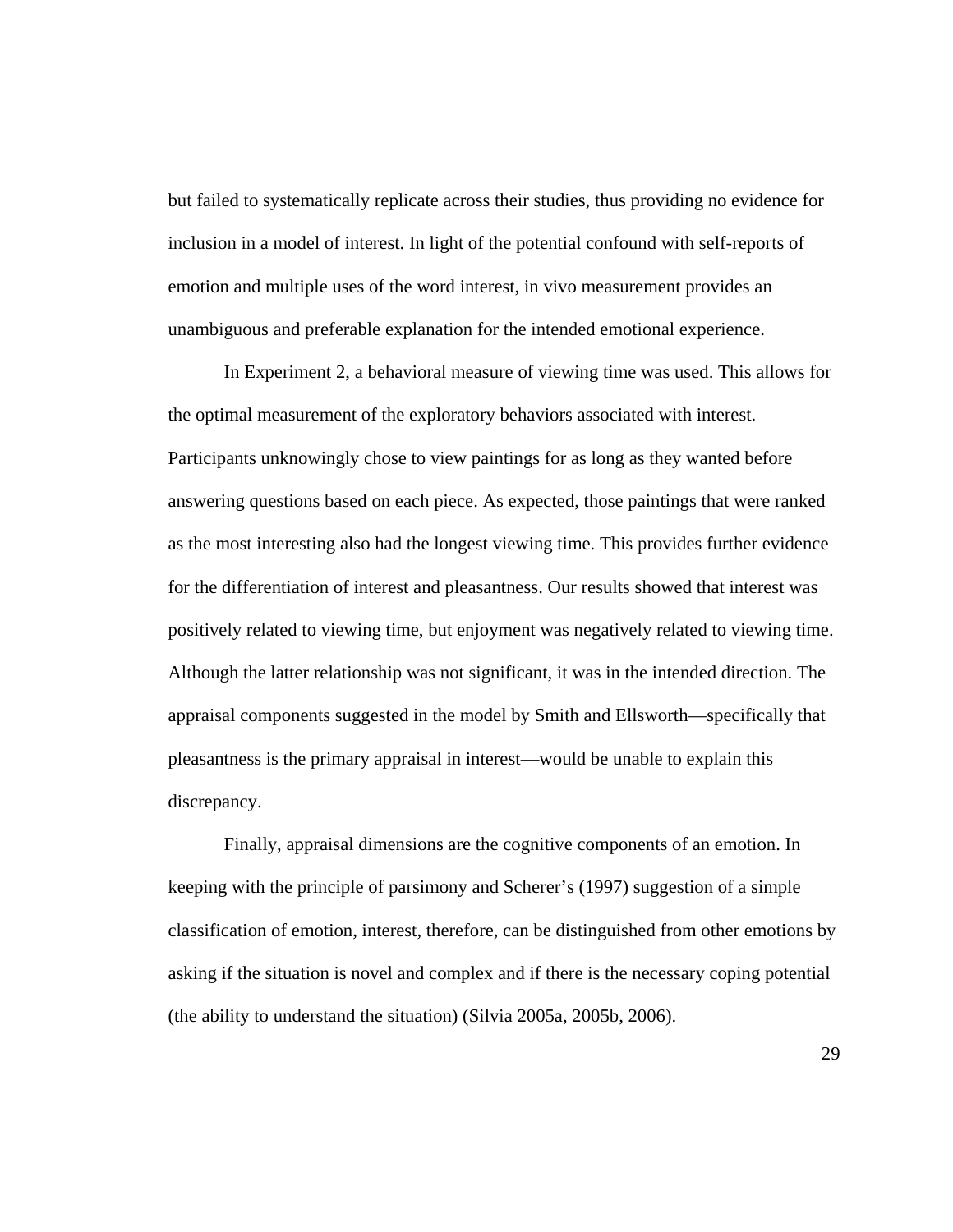#### REFERENCES

- Arnold, M. B. (1960). *Emotion and personality: Vol. 1 Psychological aspects.* New York: Columbia University Press.
- Bechtel, R. B. (1967). *Footsteps as a measure of human preference.* Topeka: Environmental Research Foundation.
- Berlyne, D. E. (1963). Complexity and incongruity variables as determinants of exploratory choice and evaluative ratings. *Canadian Journal of Psychology, 17,*   $274 - 290.$
- Berylne, D. E. (1971). *Aesthetics and psychobiology*. New York: Appleton-Century-Crofts.
- Ekman, P. (1984). Expression and the nature of emotion. In K. R. Scherer & P. Ekman (Eds.), *Approaches to emotion* (pp. 319–344). Hillsdale, NJ: Erlbaum.
- Ekman, P., Freisen, W. V., & Ellsworth, P. (1982). Research foundations. In P. Ekman (Ed.), *Emotion in the human face*  $(2^{nd}$  ed., pp.  $1 - 143)$ . New York: Cambridge University Press.
- Ellsworth, P. C., & Scherer, K. R. (2003). Appraisal processes in emotion. In R. J. Davidson, K. R. Scherer, & H. H. Goldsmith (Eds.), *Handbook of affective sciences* (pp. 572 – 595). New York: Oxford University Press.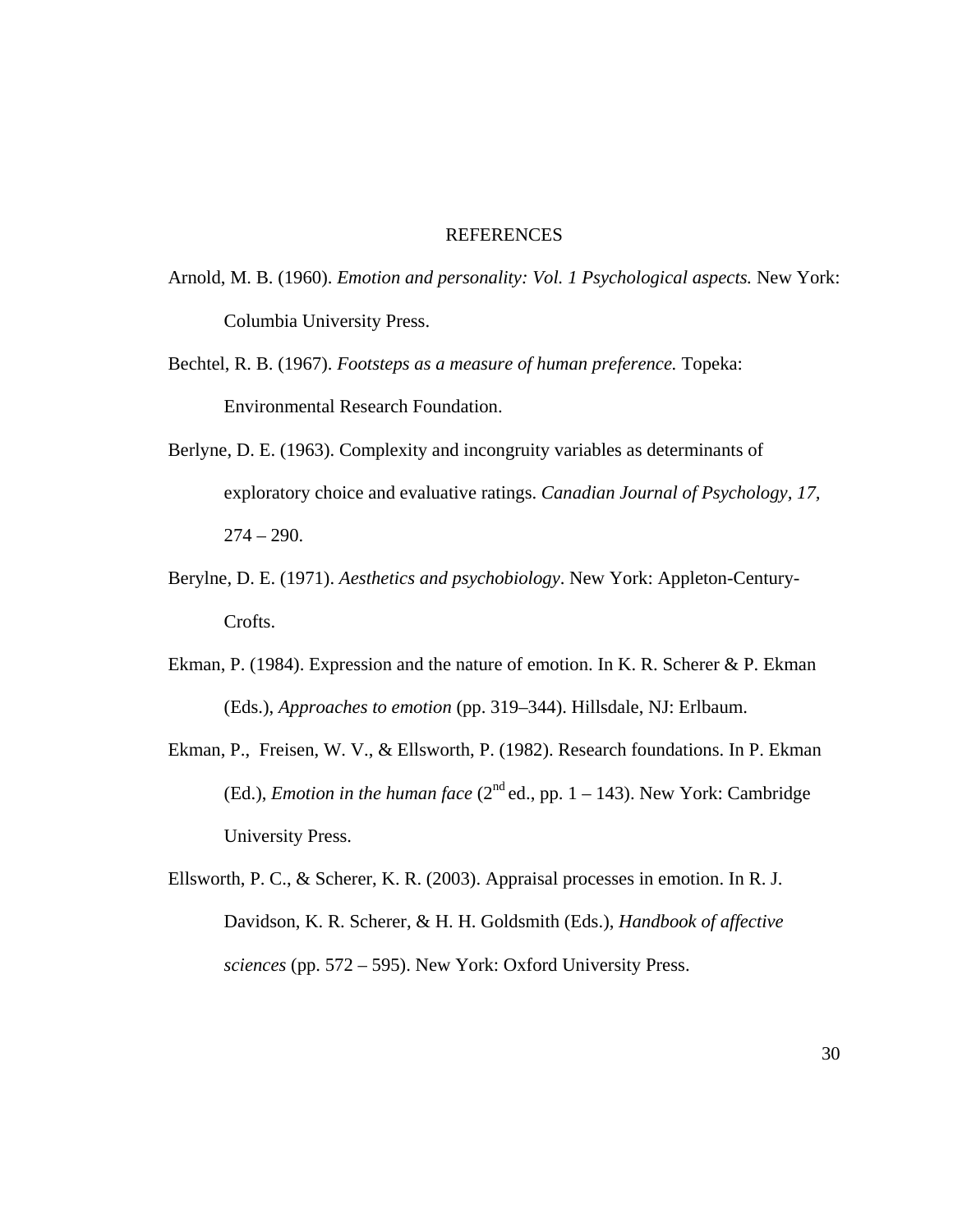- Ellsworth, P. C., Smith, C. A. (1988). Shades of joy: Patterns of appraisal differentiating pleasant emotions. *Cognition and Emotion, 2,* 301 – 331.
- Evans, D. R., & Day, H. I. (1971). The factorial structure of responses to perceptual complexity. *Psychonomic Science, 27,* 357 – 359.
- Fredrickson, B. L. (1998). What good are positive emotions? *Review of General Psychology, 2,* 300–319.
- Frijda, N. H. (1986). *The emotions.* Cambridge, UK: Cambridge University Press.
- Izard, C. E. (1977). *Human emotions.* New York: Plenum.
- Izard, C. E., & Ackerman, B. P. (2000). Motivational, Organizational, and regulatory functions of discrete emotions. In M. Lewis & J. M. Haviland-Jones (Eds.), *Handbook of emotions*  $(2^{nd}$  ed., pp. 253 – 264). New York: Guilford.
- Lazarus, R. S. (1966). *Psychological stress and the coping process.* New York: McGraw Hill.
- LeDoux, J. E. (1996). *The emotional brain.* New York; Simon & Schuster.
- Luke, D. A. (2004). *Multilevel modeling.* (Sage University Paper Series on Quantitative Applications in the Social Sciences, series no. 07–143). Newbury Park, CA: Sage.
- Nezlek, J. B. (2001). Multilevel random coefficient analyses of event- and intervalcontingent data in social and personality psychology research. *Personality and Social Psychology Bulletin, 7,* 771–785.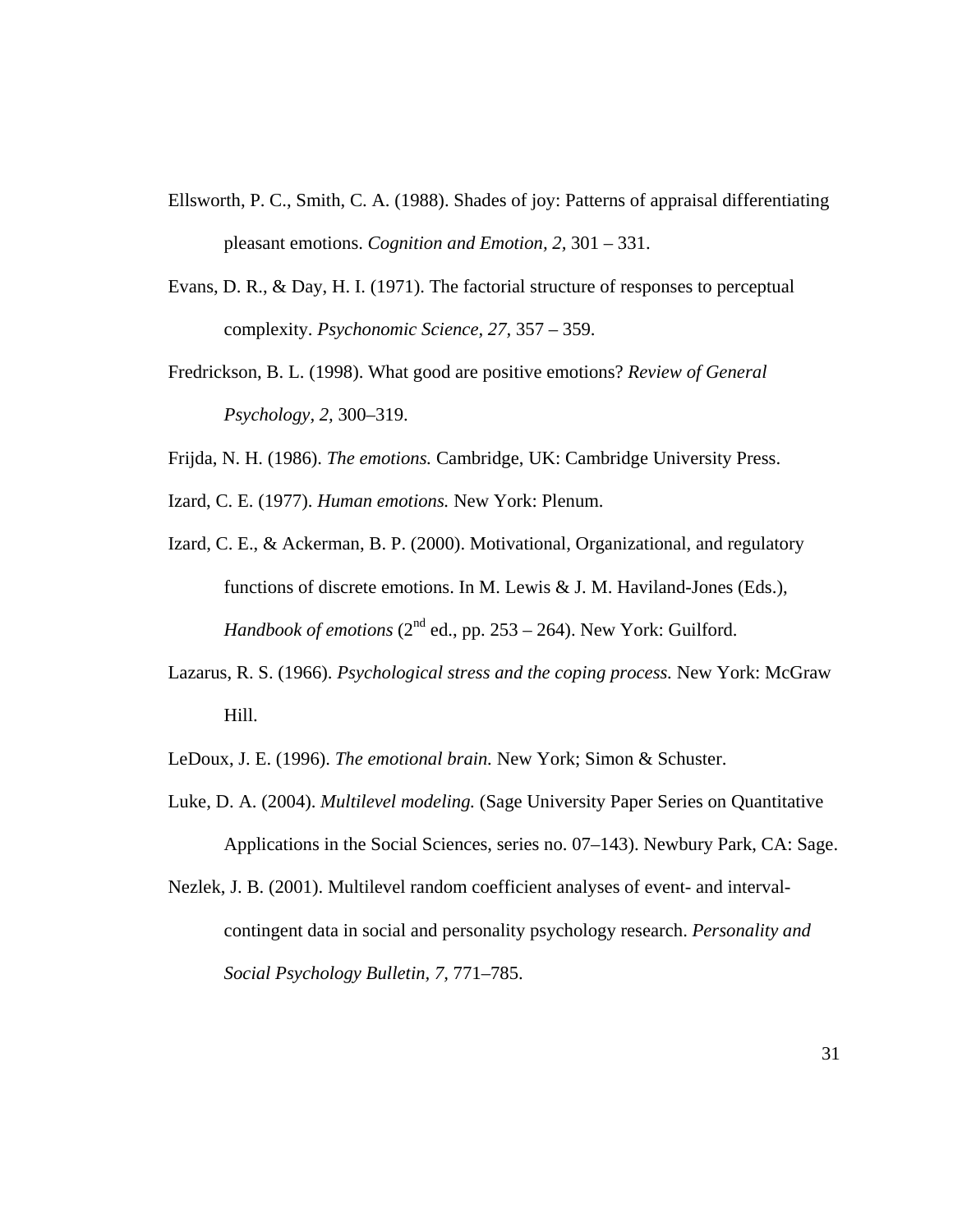- Kreft, I. G., & de Leeuw, J. (1998). *Introducing multilevel modeling.* Thousand Oaks: CA: Sage.
- Plutchik, R. (1980). *Emotion: A psychobioevolutionary synthesis.* New York: Harper & Row.
- Raudenbush, S. W., & Bryk, A. S. (2002). *Hierarchical linear models: Applications and data analysis methods* (2<sup>nd</sup> ed.). Thousand Oaks: CA: Sage.
- Roseman, I. J. (1984). Cognitive determinants of emotion: A structural theory. In P. Shaver (Ed.), *Review of personality and social psychology: Vol. 5. Emotions, relationships, and health* (pp. 11–36). Beverly Hills, CA: Sage.
- Roseman, I. J., & Smith, C. A. (2001). Appraisal theory: Overview, assumptions, varietes, controversies. In K. R. Scherer, A. Schorr, & T. Johnstone (Eds.), *Appraisal processes in emotion: Theory, method, research* (pp. 3 – 19). New York: Oxford University Press.
- Scherer, K. R. (1984). On the nature and function of emotion: A component process approach. In K. R. Scherer & P. Ekman (Eds.), *Approaches to emotion* (pp. 293– 318). Hillsdale, NJ: Erlbaum.
- Scherer, K. R. (1997). Profiles of emotion-antecedent appraisal: Testing theoretical predictions across cultures. *Cognition and Emotion, 11,* 113 – 150.